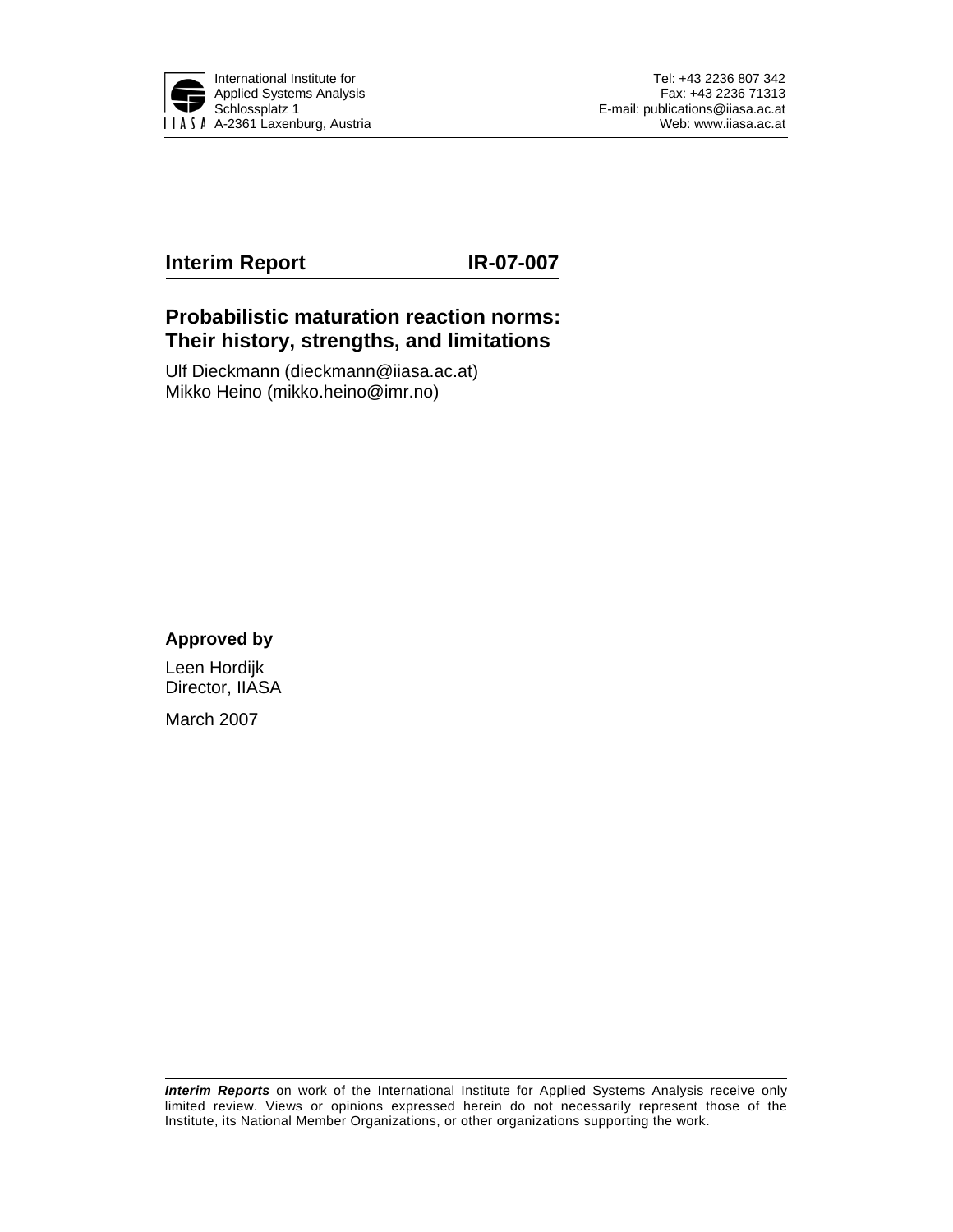# **Contents**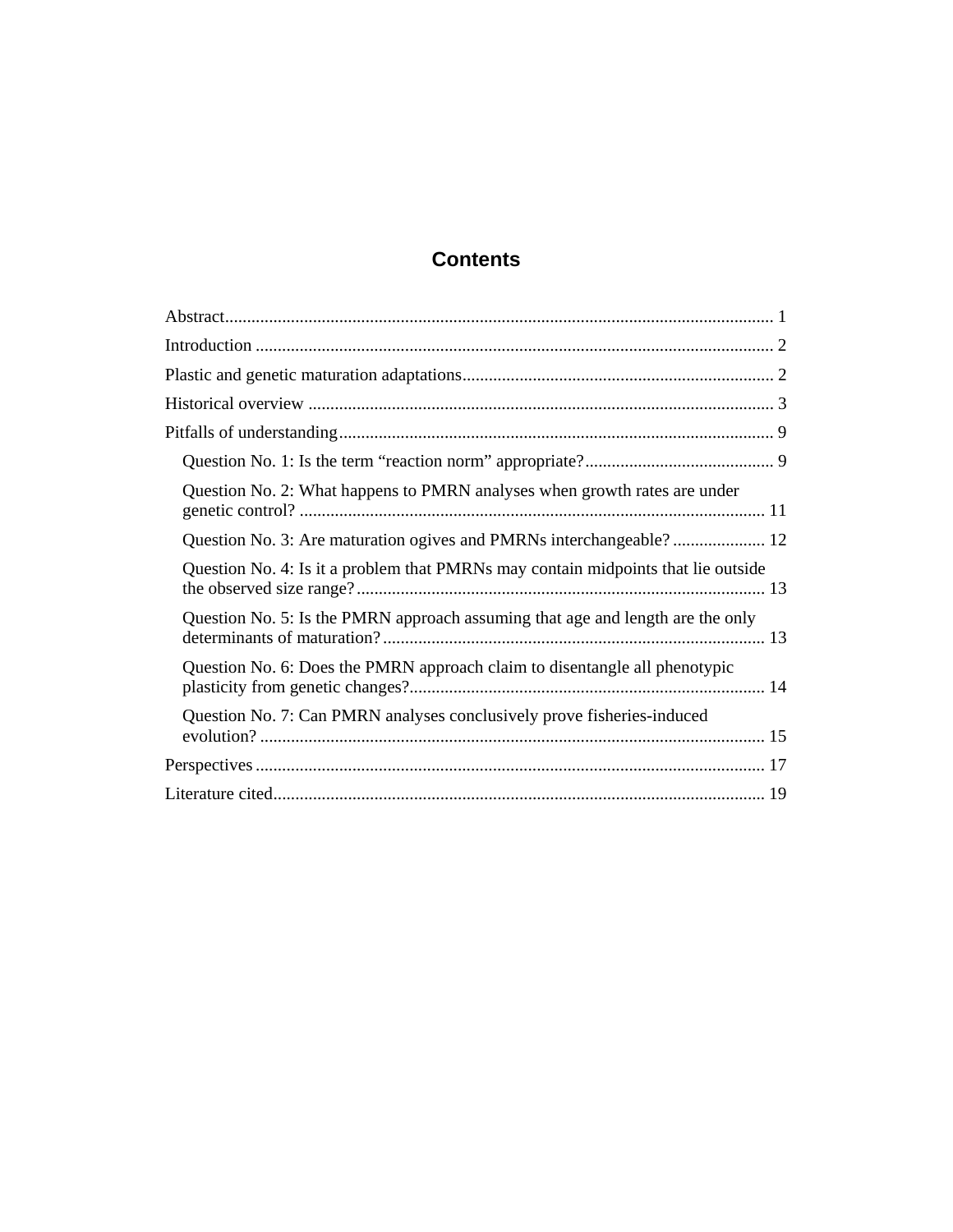# **Probabilistic maturation reaction norms: Their history, strengths, and limitations**

Ulf Dieckmann<sup>1,\*</sup> and Mikko Heino<sup>2,1,3</sup>

<sup>1</sup> Evolution and Ecology Program, International Institute for Applied Systems Analysis, Schlossplatz 1, A-2361 Laxenburg, Austria

<sup>2</sup>Institute of Marine Research, P.O. Box 1870 Nordnes, N-5817 Bergen, Norway

<sup>3</sup>Department of Biology, University of Bergen, P.O. Box 7800, N-5020 Bergen, Norway

\* Corresponding author, dieckmann@iiasa.ac.at

Running head: Probabilistic maturation reaction norms

Keywords: Maturation, reaction norm, phenotypic plasticity, genetic adaptation, fisheries-induced evolution, life-history transition, energy allocation, micro- and macroenvironment

Abstract: Probabilistic maturation reaction norms (PMRNs) are emerging as a flexible and general tool for characterizing phenotypic plasticity in maturation schedules. Describing an organism's probability to become mature as a function of its age and size, PMRNs offer several advantages: (1) PMRNs overcome systematic biases that previously marred the estimation of deterministic maturation reaction norms for populations with probabilistic growth and maturation; (2) PMRNs remove the effects of varying mortality rates and average juvenile somatic growth rates from descriptions of maturation schedules; (3) PMRNs are defined at the level of individuals and can thus be treated as phenotypes when applying methods of quantitative genetics; (4) PMRNs serve as indispensable ingredients in process-based dynamical models of a population's age and size structure; and (5) PMRNs are readily extended to include effects on maturation of individual or environmental factors other than age and size. Owing to this combination of features, PMRNs allow stripping away many effects of phenotypic plasticity from the description of maturation schedules, so that residual trends are suggestive of genetic adaptation in maturation schedules. Here we review the historical developments that led to the introduction of PMRNs and address frequently asked questions about their interpretation, utility, and application.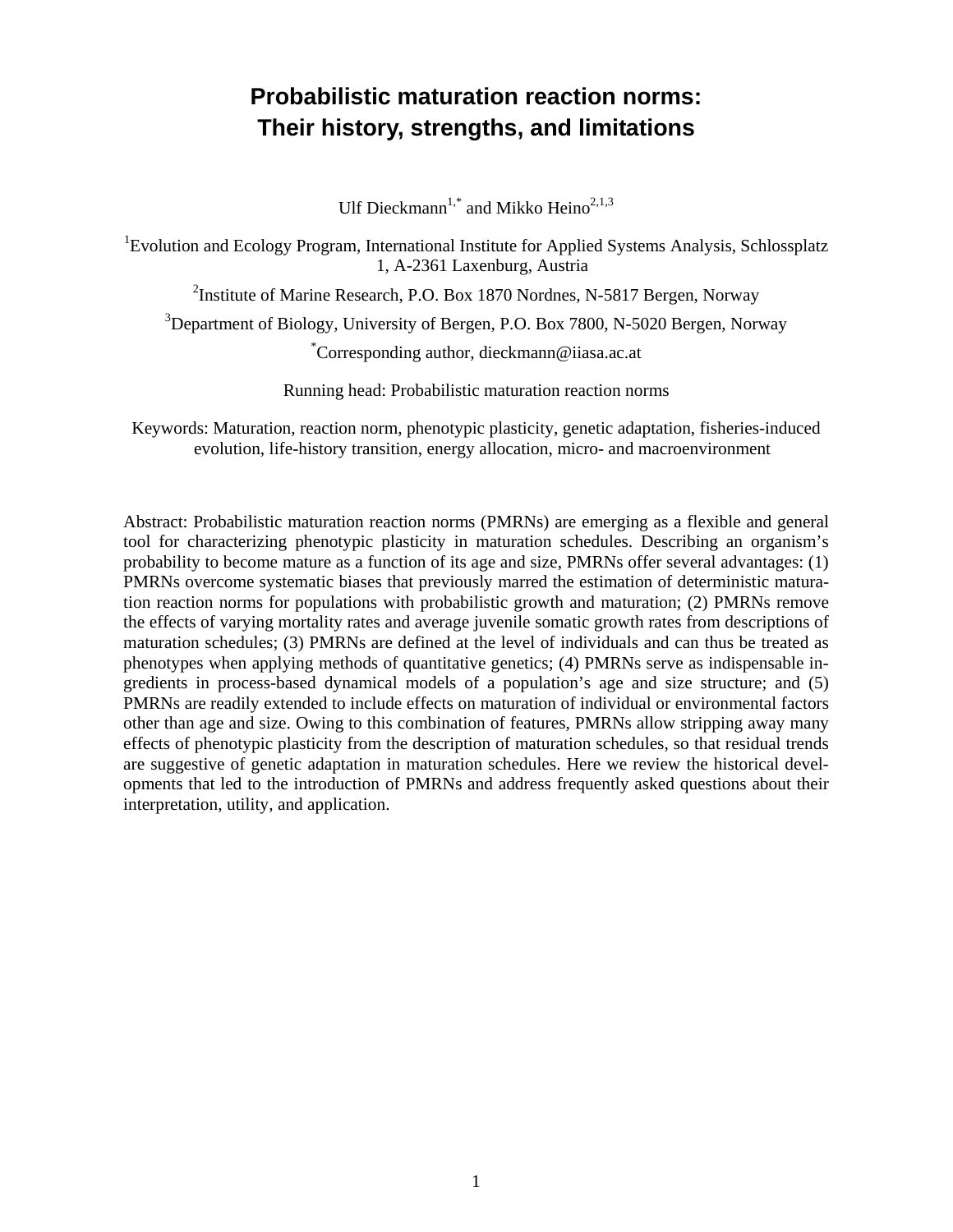#### **INTRODUCTION**

Maturation is the most important life-history transition in plants and animals. Whereas some characteristics of organisms (including their length, weight, and condition) change gradually during their lifetime, and others (including age, as well as length in many species) even change monotonically, maturation involves a transition between two qualitatively different states, turning juveniles into adults. Understanding the proximate and ultimate determinants of maturation is one of organismal biology's central challenges. As must be expected, this problem has two sides: there are ecological determinants of maturation, and there are evolutionary determinants of maturation. The ecological determinants operate through phenotypic plasticity: the realized maturation schedules of individual organisms thus depend on the environmental conditions they are, or have been, experiencing. By contrast, the evolutionary determinants of maturation operate through genetic adaptation: the maturation schedules of populations of organisms thus depend on the past selection regimes they have been experiencing.

Integrating the ecological and evolutionary dimensions of maturation processes into a synthetic framework for research has not been easy. Studies of phenotypically plastic maturation usually did not address evolutionary questions. Conversely, studies of genetically adapting maturation often did not account for phenotypic plasticity. Partly, this rift simply reflects the difficulty in evolutionary ecology to bridge between the timescales required for studying ecological and evolutionary change. Because of the disparate durations involved, ecological change is mostly directly observable in empirical analyses, whereas understanding evolutionary change often requires more complex, indirect, and/or theory-based analyses. Experimental protocols, statistical methods, comparative approaches, and theoretical models jointly accounting for phenotypic plasticity and genetic adaptation in maturation schedules thus remained beyond the research community's reach for a long time.

Here we discuss an approach, based on so-called probabilistic maturation reaction norms (PMRNs), that we believe offers the potential for overcoming these difficulties. Roots of this approach extend more than two decades into the past. After we summarize some background information on plastic and genetic maturation adaptation in the first section below, the subsequent section offers a historical overview revisiting the salient scientific developments and reflecting on their significance in a broader context. The reaction-norm approach to maturation is also stimulating interesting discussions at the present stage of research. In the third section below we thus address the main questions and potential misunderstandings we have encountered in our dialogue with colleagues.

# **PLASTIC AND GENETIC MATURATION ADAPTATIONS**

Maturation variability is ubiquitous among species and individuals. This is just as expected, since maturation schedules are based on energy allocation strategies, and such strategies are flexible even within a given morphological bauplan or physiological setup. Moreover, differential energy allocations have substantial fitness implications, and optimal energy allocations change with environmental conditions. In fact, the flexibility of maturation schedules is so pronounced that maturation researchers have taken to borrowing terminology from behavioral studies, by figuratively speaking of a "maturation decision" or "decision to mature": After prioritizing energy allocation on somatic growth as a juvenile, when in life should an organism become adult and start investing into reproduction?

The balance between the fitness benefits of early maturation (increased survival to first reproduction and decreased generation time) and late maturation (increased body size and enhanced effective fecundity) involves several classical life-history tradeoffs. These include the tradeoffs between current reproduction and survival, between current reproduction and growth, and between current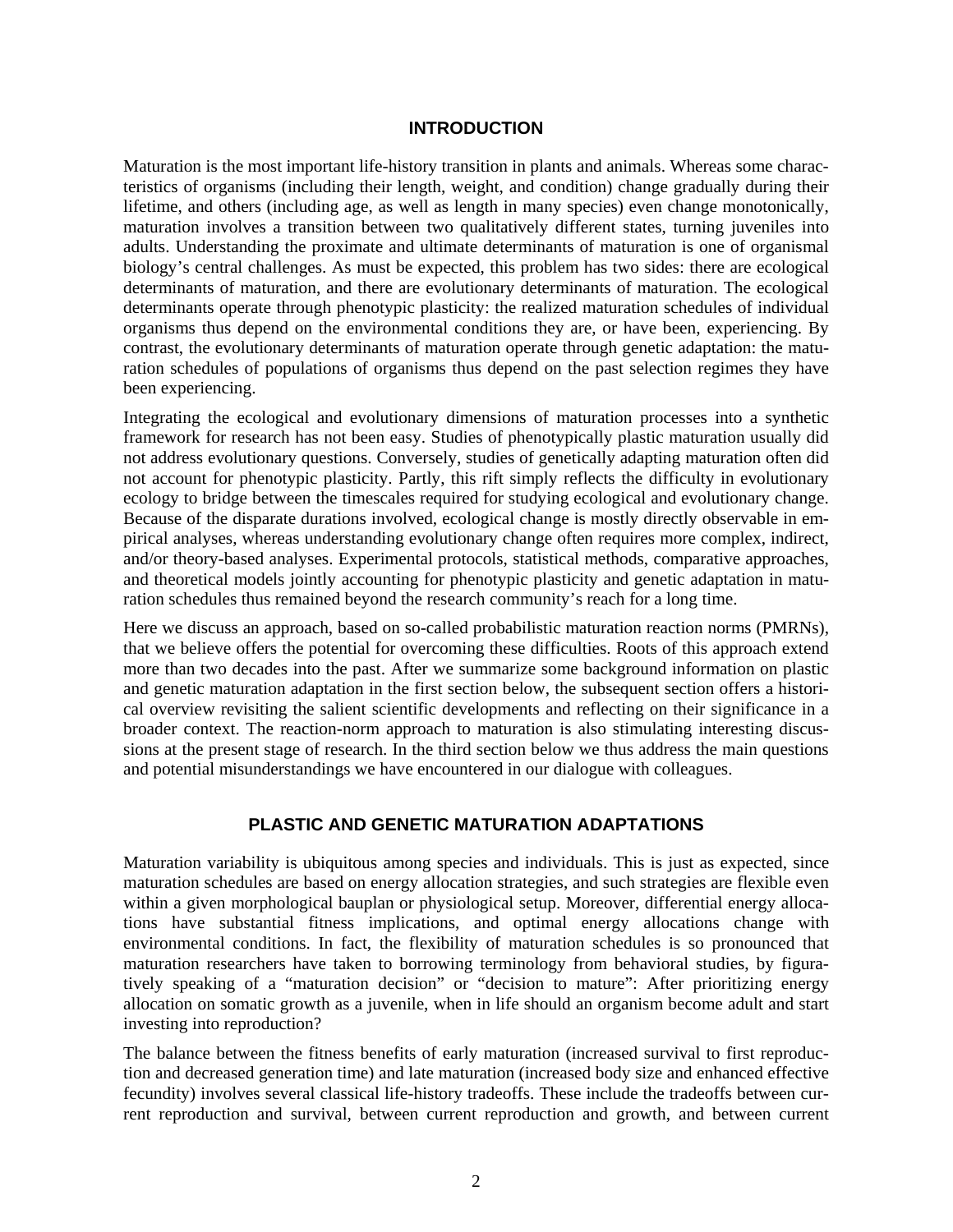reproduction and condition (Stearns 1992). Maturation schedules adapt to environmental conditions under the constraints imposed by these tradeoffs, and therefore are far from arbitrary.

To understand maturation responses to environmental conditions, it is helpful to distinguish between three aspects of the environment. First is the ancestral environment, characterized by environmental conditions that remain stable over generations and to which a population thus has had time to adapt through natural selection. Second is the macroenvironment (Gavrilets & Scheiner 1993; Gavrilets & Hastings 1994; Hartl & Clark 1997), characterized by environmental conditions with predictable phenotypic effects collectively experienced by groups of individuals. Third is the microenvironment, characterized by environmental conditions that are specific to individuals. Along this gradient of environmental predictability, maturation responses are determined by different means: responses to the ancestral environment come about through genetic adaptation, responses to the macroenvironment are based on phenotypic plasticity, and responses to the microenvironment are typically regarded as developmental noise.

After genetic adaptation to the ancestral environment has run its course, the maturation schedule of a population in a habitat imposing, for example, low juvenile mortality will differ markedly from that of a population typically experiencing high juvenile mortality. And as a result of phenotypic plasticity in response to the macroenvironment, maturation decisions will be affected by the environmental conditions individuals encounter. In terms of mechanism, the latter occurs for three related, yet separate, reasons. First, current environmental conditions constrain current energy allocations. For example, when energy intake is low, necessary allocations to maintenance will leave little room for allocations to growth or reproduction. Second, in the presence of positive temporal autocorrelations, the recent past offers valuable clues for anticipating environmental conditions in the immediate future. For instance, one month with good food supply is likely to be followed by another such month. Third, past environmental conditions are bound to leave their mark on an individual, in terms of states such as length, weight, and/or condition, subsequently implying different optimal allocation strategies. For illustration, consider the benefits of allocating energy to survival, growth, condition, and current reproduction, which will trade off differently for a well-fed specimen compared to an individual with poor body condition.

The considerations above make it evident that genetic and plastic adaptations in maturation schedules are inexorably intertwined. Whenever the relative roles of these two types of adaptation are not already known, the comprehensive understanding of maturation schedules will require an integrative approach.

#### **HISTORICAL OVERVIEW**

Flexible responses and temporal trends in the maturation schedules of fish have been described in many empirical studies. The references mentioned below therefore cannot aspire to be even approximately exhaustive.

Alm (1959) was perhaps the first fisheries scientist to systematically examine maturation plasticity in a major species of fish. Specifically, Alm investigated how size at maturation in Eurasian perch, *Perca fluviatilis*, varied with the somatic growth rates individuals experienced during their juvenile period. Based on his experimental analyses, Alm suggested that size at maturation in this species was small for fast-growing individuals, larger for individuals experiencing intermediate juvenile growth rates, and smaller again for slow-growing individuals. The last relation is particularly relevant for species exhibiting stunting: with a low expectation of future growth, maturing at an otherwise suboptimal small body size happens to be the best option available.

In a comprehensive analysis of Atlantic groundfish stocks in the southern Gulf of St. Lawrence and on the Scotian Shelf, Beacham (1983a,b,c,d,e,f) reported significant declines, by 30% to 50%, in mean age and length at maturation during extensive commercial exploitation in the 1960s and 1970s. The species analyzed were Atlantic cod, *Gadus morhua*, haddock, *Melanogrammus aegle-*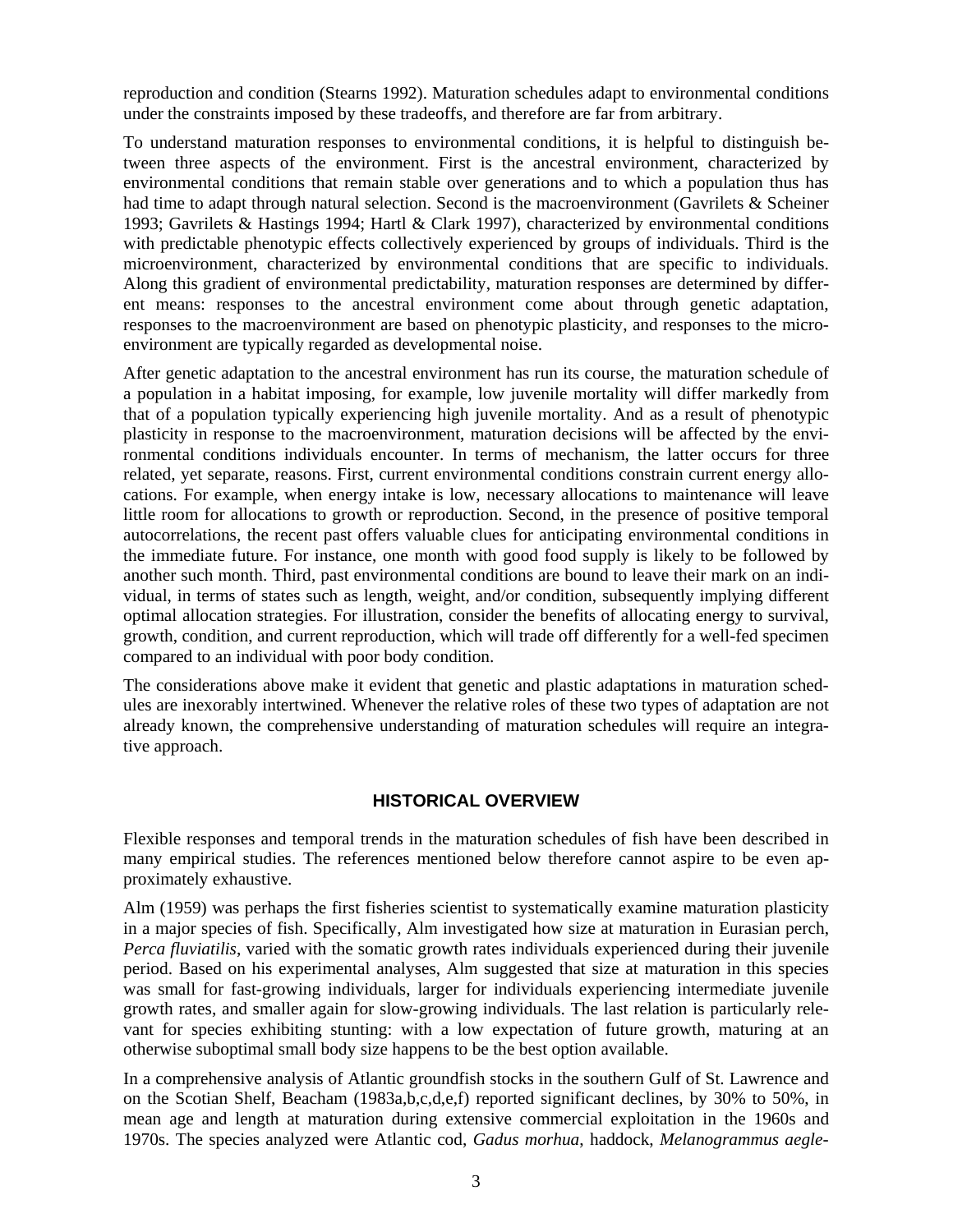*finus*, American plaice or long rough dab, *Hippoglossoides platessoides*, yellowtail flounder, *Limanda ferruginea*, witch flounder or grey sole, *Glyptocephalus cynoglossus*, and greater argentine, *Argentina silus*.

Earlier studies indicating that fishing can induce reductions in the mean length or age at maturation of target species include those by Rollefsen (1938, 1953), Hansen (1949), Powles (1958), Garrod (1967), Hylen & Dragesund (1973), Oosthuizen & Daan (1974), Borisov (1978), Ponomarenko et al. (1980), and Hylen & Rorvik (1983) on Atlantic cod, *Gadus morhua*; by Pitt (1975) on American plaice, *Hippoglossoides platessoides*; by Schaffer & Elson (1975) on Atlantic salmon, *Salmo salar*; by Handford et al. (1977) on lake whitefish, *Coregonus clupeaformis*; by Tikhonov (1977) on yellowfin sole, *Limanda espersa*; by Templeman et al. (1978) and Templeman & Bishop (1979) on haddock, *Melanogrammus aeglefinus*; and by Ricker (1981) on Pacific salmon, *Oncorynchus* spp.

Beacham (1987, p. 152) proposed that researchers "may have difficulty accepting that size and age at maturity of groundfish is a dynamic character that responds to changes in population size or fishery selection". Following up on earlier suggestions by Borisov (1978), Beacham (1987, p. 150) also explicitly highlighted the potential for fisheries-induced evolution in maturation schedules: "To the extent that size and age at maturity are genetically determined, fish which mature at smaller sizes or younger ages have a selective advantage during intensive fisheries. Genotypes that reproduce before being fully recruited to the fishery can have a selective advantage over those that mature at larger sizes or older ages." He judiciously concluded that "one unresolved issue is whether the changes in size or age at maturity are a result of a density-dependent response to decreased stock size or a result of genetic change within a population." (Beacham 1987, p. 150).

Based on theoretical predictions of mortality-induced maturation evolution (Law 1979), and encouraged by matching experimental results in the water flea *Daphnia magna* (Edley & Law 1988), Law & Grey (1989) suggested that the determination of maximal sustainable fisheries yields should account for fisheries-induced evolution. Thirty years earlier, a review by Miller (1957) had still concluded that there was little evidence for any genetic adaptation caused by fishing. Subsequent popular articles by Sutherland (1990) and Law (1991) informed a wider audience about the perils of fisheries-induced evolution in general, and of fisheries-induced maturation evolution in particular. Similar caveats had already been raised by Nelson & Soulé (1987) and were further explored at the scale of an edited volume by Stokes et al. (1993) and in the form of reviews by Smith (1994) and Sheridan (1995). These accounts made it unmistakable that understanding fisheries-induced maturation trends was no longer a challenge of fundamental biological interest alone, but was also begging ponderous questions of considerable socio-economic consequence for fisheries science and management. This conclusion has lost no force until today.

Reporting on the longest yet documented trends in fish maturation, Jørgensen (1990; see also Godø 2000) showed that in Northeast Arctic cod, *Gadus morhua*, both age at maturation and size at maturation had been declining consistently since the 1920s. A similar long-term decline, between the periods 1904-1911 and 1960-1990, was demonstrated for North Sea plaice, *Pleuronectes platessa*, by Rijnsdorp (1989, 1993a,b). Publication of these seminal investigations let it appear increasingly unlikely that observed maturation trends could be interpreted as mere phenotypically plastic responses to decadal environmental fluctuations.

An overview by Trippel (1995) helped to draw attention to the ubiquity of maturation trends in marine fish populations: all around the globe, exploited fish were maturing smaller and younger. Trippel summarized the two alternative hypotheses for explaining fisheries-induced maturation trends that had shaped the earlier discussions. The first hypothesis was based on phenotypic plasticity: fishing reduces stock biomass and density, and thus allows the remaining fish to grow faster and mature earlier. Such effects of fishing have traditionally been referred to as compensatory responses. The second hypothesis was based on genetic adaptation: fishing favors genotypes maturing at younger ages and smaller sizes. Such an explanation prominently implicates fisheries-induced evolution. Trippel drew the conclusion that "despite arguments and evidence that evolution might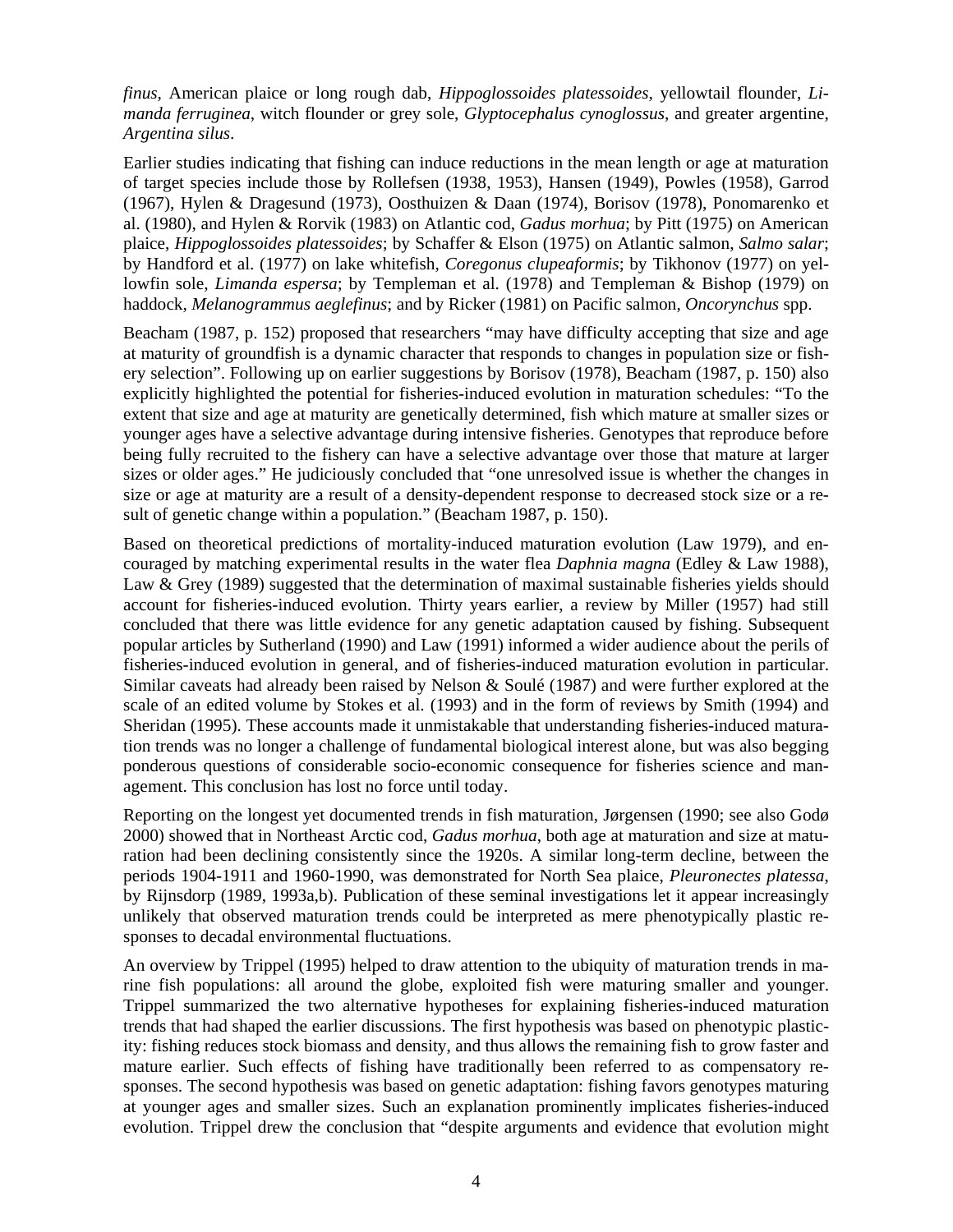be occurring in exploited fish populations, fishery managers have not considered it seriously" (Trippel 1995, p. 767). This was so even though, according to his evaluation, "shifts in maturity are most likely to be a consequence of a mix of factors having both compensatory and genetic origins" (Trippel 1995, p. 766-767). Trippel also explained that studies of fisheries-induced maturation evolution would need to account for the fact that "genetic influence on age at maturity acts in the form of a capability with rather wide latitude (i.e., phenotypic plasticity) and not by strict age-specific inheritance of age at maturity from parent to progeny" (Trippel 1995, p. 766).

With the recognition thus becoming inescapable that neither phenotypic plasticity nor genetic adaptation could be left out of empirical or theoretical analyses of fisheries-induced maturation trends, appropriate methods for first respecting and then disentangling phenotypic plasticity and genetic adaptation had to be found. Over the past two decades, four qualitatively different strategies – respectively based on experimental manipulation, comparative studies, countergradient or countertrend variation, and reaction norm analysis – have been put forward. We outline these alternative approaches in turn below.

The first strategy operates through controlled experimental manipulation. The best example is provided by a remarkable line of research extending over the past 25 years, through which Reznick and colleagues investigated life-history variation in the Trinidadian guppy, *Poecilia reticulata* (see Reznick & Ghalambor 2005 for a brief overview). Combining an experimental approach in the field and lab with comparative studies, Reznick and colleagues could demonstrate that maturation schedules in the small, fast-growing, and short-lived guppy systematically varied with predation-induced mortality (Reznick and Endler 1982), that these differences were partly genetic (Reznick 1982; Reznick et al. 1996) and partly plastic (Reznick 1990), and that considerable maturation evolution could occur in the course of just 7-18 generations (Reznick et al. 1990, 1997). Phenotypic plasticity in maturation schedules of Trinidadian guppies was also found to go beyond the simple pattern that would result if size at maturation were fixed and age at maturation merely varied inversely with juvenile growth rate (Reznick 1990).

A second strategy is based on comparative studies. After documenting systematic differences in maturation between different local populations as a first step, hypotheses about the underlying causes are established as a second step, by identifying factors that significantly covary with maturation across populations. As a third step, additional information must be used to evaluate the extent to which putative local adaptations to the identified factors are genetically based. This third step can involve (i) common-garden rearing, as in a study by Goto (1993) on maturation plasticity in river sculpin, *Cottus hangiongensis*; (ii) successive exclusion of alternative explanations relying on phenotypic plasticity, as in a study by Johnson & Belk (1999) on maturation evolution in Utah chub, *Gila atraria*; or (iii) testing how well the observed differences agree with theoretical predictions based on life-history evolution, as in a study by Hutchings (1993a) on maturation evolution in brook trout, *Salvelinus fontinalis*.

A third strategy seeks to identify cases in which phenotypic variation caused by phenotypic plasticity and genetic adaptation point in opposite directions. It is in this vein that Trippel (1995, p. 766) suggested that "Evidence contrary to the compensatory theory may assist in building support for the effects of inheritance on age at maturity". In other words, if opposite directions are predicted for phenotypic changes based on plastic and genetic effects, and one direction is observed, then it does not qualitatively matter that both effects may be acting jointly, since the dominating effect is likely to exist. For example, if age at maturation is observed to decrease while temperatures fall and stock densities rise, an explanation based on genetic adaptation will be strengthened, since the alternative explanation based on phenotypic plasticity predicts the reverse trend. Such phenotypic patterns in time can aptly be characterized as countertrend variation (CnTV), in analogy to phenotypic patterns in space described as countergradient variation (CnGV). According to Conover and Schultz (1995), the latter are said to occur when genotypes are distributed across an environmental gradient in nature such that genetic influences more than counteract environmental influences on a trait. Evidence suggestive of fisheries-induced evolution and strengthened by the observation of countertrend varia-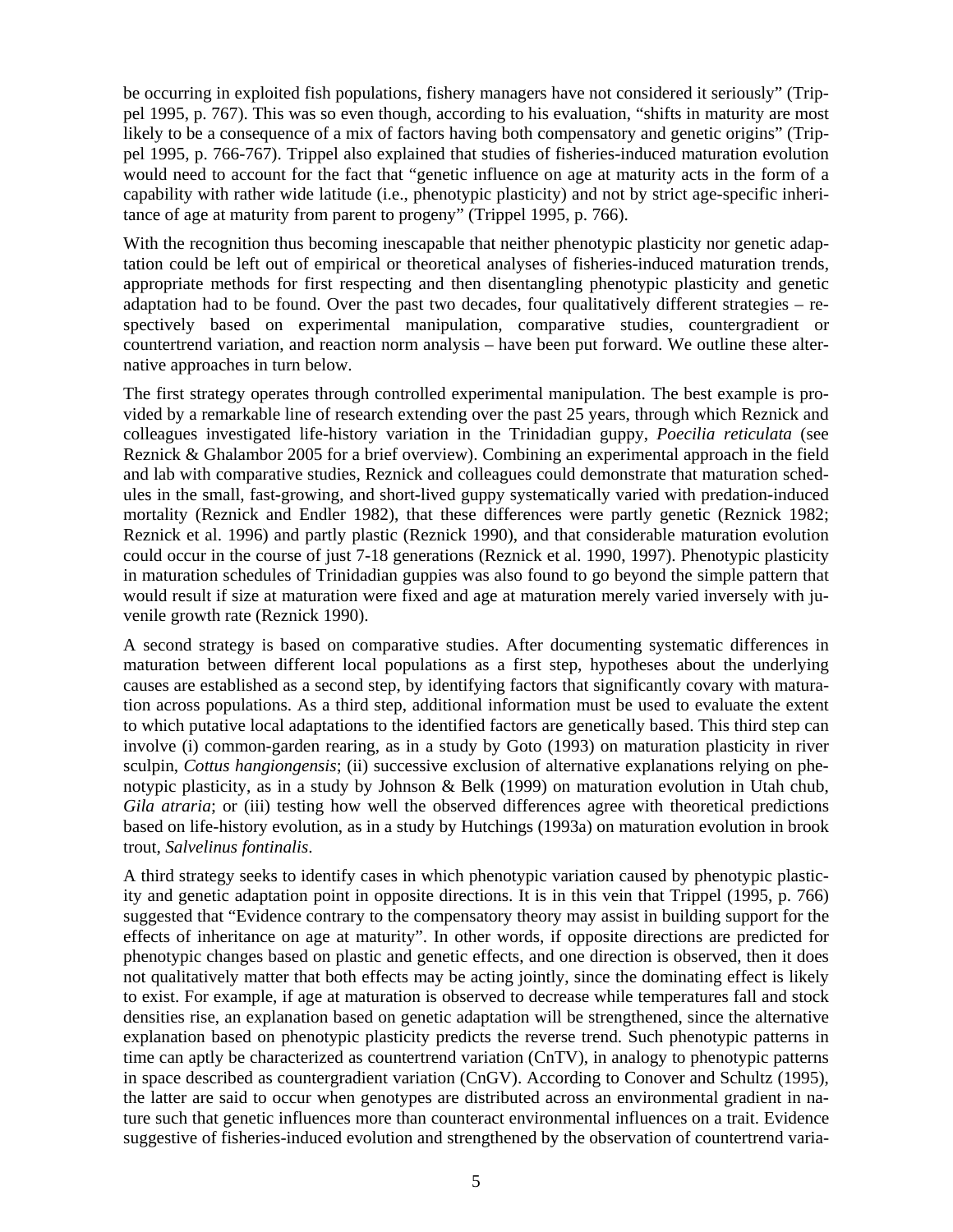tion has been put forward, for example, by Polovina (1989; in the Hawaiian spiny lobster *Panulirus marginatus*, size at onset of egg production declined even though population density decreased) and by Olsen et al. (2005; in northern cod, *Gadus morhua*, age at maturation declined even though growth rates decreased).

Circumstances under which one of the three approaches outlined so far can be applied are rather restrictive, since they require, respectively, experimental treatment (not an option for most marine species), spatial replication (problematic for marine stocks that intermingle or differ in too many environmental factors all at once), or countertrend variation (dependent on lucky coincidence and becoming increasingly unlikely as the number of considered environmental factors is increased). It is for these reasons that reliable conclusions about fisheries-induced maturation evolution remained stalled for decades.

Known as reaction-norm analysis, a fourth strategy for disentangling phenotypic plasticity and genetic adaptation in maturation schedules eventually helped to overcome this deadlock. Stearns (1983), Reznick (1990), and Rijnsdorp (1993a,b) put forward the same idea: reaction norms of fish maturation had to be considered to account for phenotypic plasticity, and these reaction norms had to be tested for temporal trends to evaluate whether or not genetic adaptations in the maturation schedules of fish were occurring. This approach naturally resulted from reaction norms having become appreciated, since the 1960s, as the most suitable descriptors of phenotypic plasticity (Sarkar 1999). The only open question was: How are maturation reaction norms to be defined?

A partial answer was provided in the work of Stearns and colleagues, who introduced maturation reaction norms to fish demography in order to describe how age and size at maturation were affected by growth rates (Stearns 1983; Stearns & Crandall 1984; Stearns & Koella 1986). This approach gave rise to bivariate reaction norms (Schlichting & Pigliucci 1998: 58): two phenotypic variables, age at maturation and size at maturation, are considered in dependence of one environmental variable, average juvenile somatic growth rate. While these dependences could alternatively be expressed by two univariate reaction norms – one describing age at maturation as a function of growth rate, the other describing size at maturation as a function of growth rate – the elegance of Stearns's construction derives from using the two phenotypic variables, size and age at maturation, as the axes of a single two-dimensional diagram, capturing the one environmental factor, average somatic growth rate during the juvenile period, by their ratio. For any observed combination of size and age at maturation, the corresponding average juvenile somatic growth rate is given by the slope of the line connecting this combination to the diagram's origin. An additional benefit was that growth trajectories could readily be superimposed on these diagrams, so that the age and size at maturation resulting for a given juvenile growth trajectory and maturation reaction norm was easily predicted by the curves' intersection. Stearns (1983, p. 73) rightly argued that the reaction norms thus defined constitute "the minimal definition of the [maturation] phenotype necessary to understand genetic change".

A limitation of the maturation reaction norm concept as introduced by Stearns and colleagues was that it assumed maturation to occur deterministically along the maturation reaction norm. In other words, for a given maturation reaction norm and a given juvenile growth trajectory, maturation was predicted to occur exactly at their intersection, resulting in a precise combination of age and size, without variation. This implied that an individual's probability of maturing had to jump from 0 to 1 abruptly when its growth trajectory crossed the maturation reaction norm curve. The same notion of deterministic maturation reaction norm was discussed by Reznick (1990) in the context of guppy maturation, and continues to be important in contemporary theoretical studies (e.g., Berrigan & Koella 1994; Day & Rowe 2002; Ernande et al. 2004; Burd et al. 2006). There have also been many other life-history models in which either the phenotypic age at maturation (e.g., Heino 1998) or the phenotypic size at maturation (e.g., Gårdmark & Dieckmann 2006) evolves; the latter two approaches are equivalent if there is no variation in growth. As was already pointed out by Stearns (1983), assuming the phenotypic age or size at maturation to be fixed is equivalent to assuming either vertical or horizontal deterministic maturation reaction norms. In natural populations, however,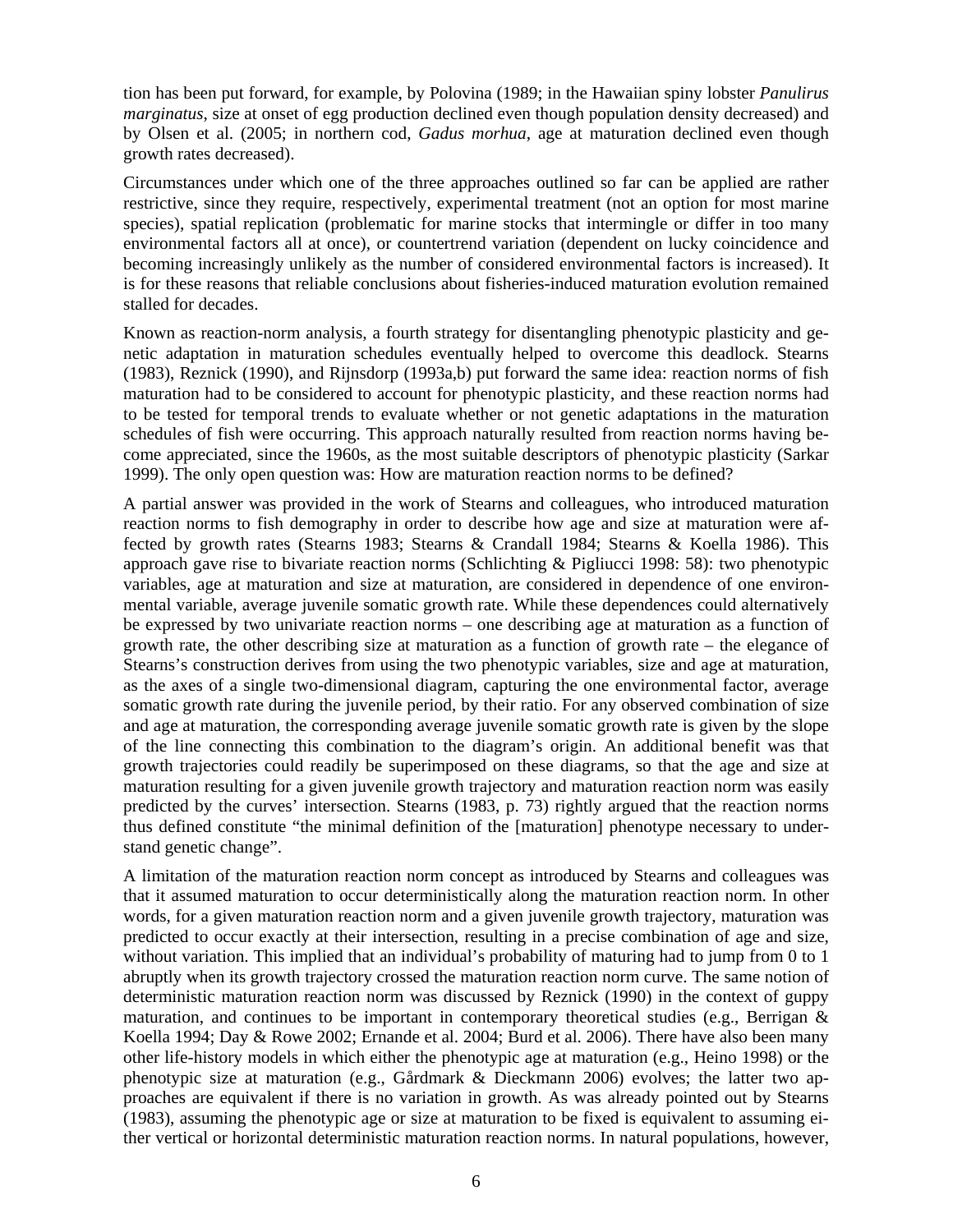maturation ages and sizes tend to exhibit considerable phenotypic and genotypic variation even along given growth trajectories. The simple reason is that an individual's age and size do not usually suffice for predicting its maturation status with certainty. And even when other or additional macroenvironmental factors are considered, variation in microenvironmental factors will continue to imply maturation uncertainty.

It is thus clear that maturation processes in most organisms will have to be described probabilistically. This conclusion was indeed foreshadowed in the context of metamorphosis research by Wilbur  $\&$  Collins (1973), who suggested describing an individual's probability to metamorphose as a function of its weight and recent weight increase. Likewise, an individual's probability to mature can be described as a function of its size and average juvenile somatic growth rate, or equivalently, as a function of its size and age. An early, still only semi-quantitative, response to this challenge was offered by Policansky (1983).

First attempts at defining probabilistic maturation reaction norms took another route and were based on estimating the fraction of mature individuals in a population as a function of their age and size. This approach appears to have been considered independently, as suggested by the absence of any cross-citations, by Perrin & Rubin (1990), Rijnsdorp (1993a), Haugen (2000), and Morita & Morita (2002). Defining probabilistic maturation reaction norms in terms of the probability of being mature was certainly tempting, since it naturally extended the maturity-ogive concept, widely used in stock assessments, from one dimension (fraction mature as a function of either age *or* size) to two dimensions (fraction mature as a function of age *and* size). Statistical methods for estimating maturity ogives were thus already well established. Unfortunately, these attempts suffered from two main drawbacks. First, maturity ogives are properties of populations that have no counterpart at the level of individuals, and therefore cannot be interpreted as phenotypes for which evolution could induce genetic adaptations. Second, and even more importantly, maturity ogives are not only describing the maturation process itself, but rather also vary with the growth and mortality of individuals. Accordingly, maturity ogives change when conditions for growth and/or mortality are altered. This means, in particular, that maturity ogives cannot help distinguishing between genetic adaptations in maturation schedules and phenotypically plastic maturation changes resulting from variations in growth conditions.

The probabilistic maturation reaction norms (PMRNs) introduced by Heino et al. (2002a) helped to overcome these problems. Instead of describing an individual's *probability of being mature* as a function of its age and size, PMRNs describe an individual's *probability of becoming mature* (typically, during one season) as a function of its age and size. PMRNs account for the inherent stochasticity of the maturation process by allowing an individual's probability of maturing to increase from 0 to 1 continuously, instead of jumping from 0 to 1 abruptly along a deterministic reaction norm. This approach offers a number of advantages. First, the estimation of PMRNs overcomes systematic biases that result when deterministic maturation reaction norms are estimated for populations with probabilistic growth and probabilistic maturation. Second, PMRNs remove the effects of varying mortality rates and/or average juvenile somatic growth rates from descriptions of maturation schedules. Third, PMRNs are defined at the individual level. They can thus be treated as phenotypes when applying methods of quantitative genetics, so that population-level polymorphisms in maturation schedules can be analyzed correctly. Fourth, PMRNs serve as indispensable ingredients in process-based dynamical models of a population's age and size structure.

Several statistical techniques have been introduced to estimate PMRNs. When age- and sizespecific densities of immature and newly matured individuals are known, PMRNs can be estimated as described by Heino et al. (2002a). In particular, in semelparous fish all mature individuals are newly matured, so that the estimation method of Heino et al. (2002a) can be applied directly. When densities of immature and mature individuals are known, but newly matured individuals (first-time spawners) cannot be distinguished from those that already matured earlier (repeat spawners), PMRNs can be estimated using auxiliary information on growth trajectories as described by Barot et al. (2004a) and Heino et al. (2007). When newly matured individuals can be distinguished, but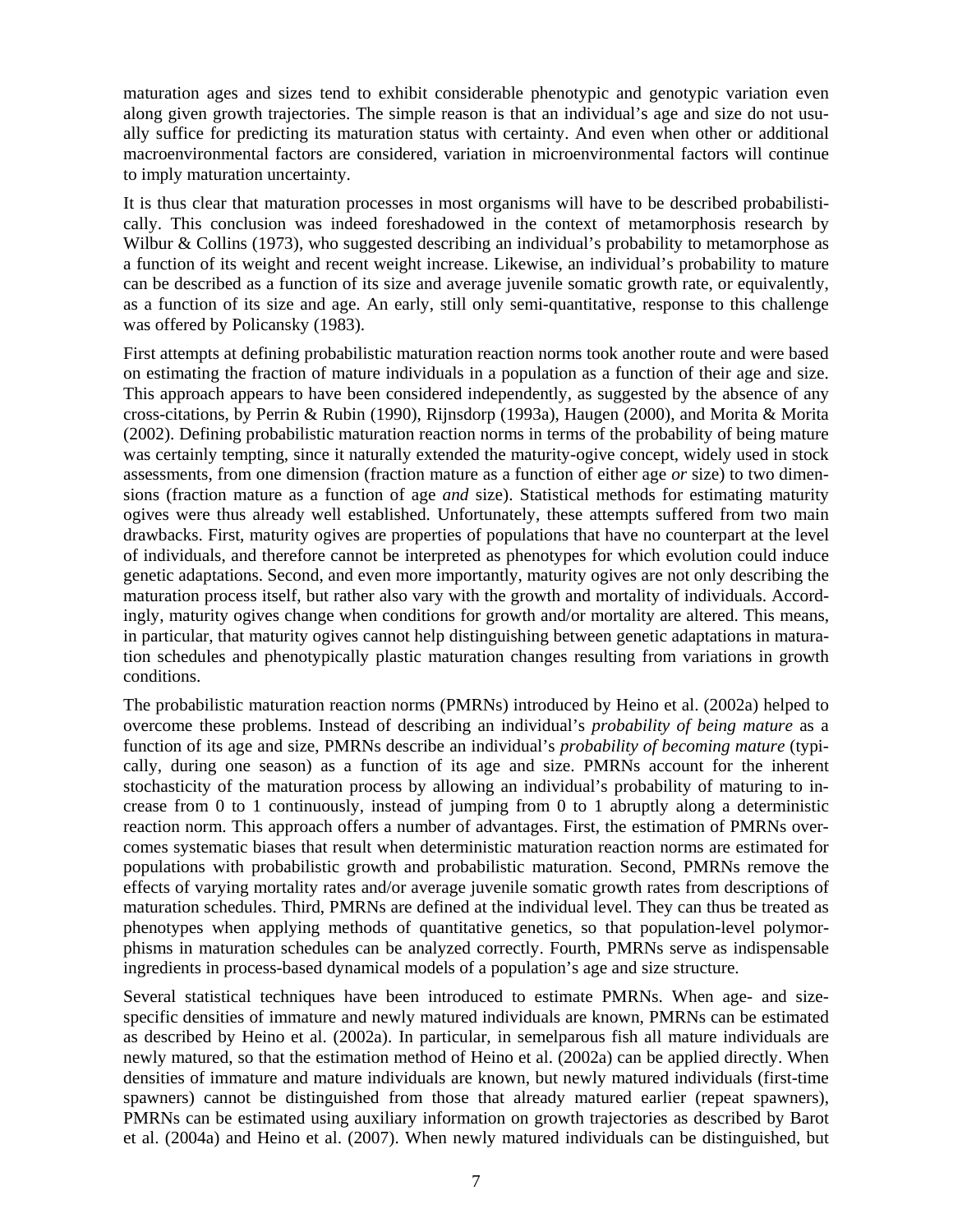densities of only mature individuals are known, PMRNs can be estimated using auxiliary information on the average shape of growth trajectories and age-based maturity ogives as described by Heino et al. (2002b). Finally, when individual ontogenetic trajectories can be observed in full, which requires repeated non-lethal observations and thus is impractical for field studies of marine fish, PMRNs can be estimated using methods analogous to survival analysis as described by Van Dooren et al. (2005).

To date, PMRNs have been estimated for more than a dozen fish stocks. Relevant empirical studies include those by Heino et al. (2002c), Barot et al. (2004b), Olsen et al. (2004, 2005) on various populations of Atlantic cod, *Gadus morhua*; by Grift et al. (2003) on plaice, *Pleuronectes platessa*; by Engelhard & Heino (2004a,b) on Atlantic herring, *Clupea harengus*; by Barot et al. (2005) on three populations of American plaice, *Hippoglossoides platessoides*; by Dunlop et al. (2005) on smallmouth bass, *Micropterus dolomieu*; and by Haugen & Vøllestad (2007) on grayling, *Thymallus thymallus*. In all of these studies growth-related phenotypic plasticity could be stripped from the description of maturation schedules, and in almost all of these studies long-term trends in maturation schedules could be documented. That maturation trends remain ubiquitous even when growthrelated phenotypic plasticity is controlled for rules out compensatory growth as a sufficient explanation of these trends and also makes it unlikely that idiosyncratic, region- or stock-specific mechanisms could fully explain these widespread trends. The hypothesis of fisheries-induced evolution thereby gains strength as the most parsimonious explanation of maturation trends observed worldwide.

Age and size alone are almost never sufficient for predicting maturation probabilities with certainty. Therefore, the forecasting of maturation probabilities can potentially be improved by accounting for additional factors. In particular, body condition has previously been shown to affect the maturation process (e.g., Bernardo 1993; Metcalfe 1998; Marteinsdottir & Begg 2002). Moreover, even though size is often conveniently measured in terms of body length, it could alternatively be measured in terms of body weight. Three questions thus naturally emerge. First, should length or weight be preferred as a measure of body size in PMRNs? Second, what improvements in the predictive power of PMRNs may be gained by accounting for body condition? Third, can the trends observed in the PMRNs of many species perhaps be explained in terms of phenotypic plasticity based on body condition, so that these trends vanish once the effects of body condition on maturation probabilities are accounted for?

These questions were addressed in a study by Grift et al. (2007) on maturation in North Sea plaice, *Pleuronectes platessa*. It was shown that PMRNs based on age and weight provide slightly more accurate approximations of maturation probabilities than PMRNs based on age and length, but also that weight-based PMRNs imply much wider spreads of maturation probabilities than length-based PMRNs. Since weights exhibit much stronger fluctuations in the course of a season than lengths, weights will usually have to be normalized to a particular date during the season, a requirement that introduces additional assumptions and extra uncertainties into the estimation of maturation probabilities. Grift and colleagues thus suggested that, on balance, length-based PMRNs may be preferred.

The study by Grift et al. (2007) was also the first to report three-dimensional PMRNs, alternatively based on age, length, and condition or on age, weight, and condition. On this basis, Grift and colleagues could demonstrate that – at least for North Sea plaice, which offers one of the best datasets internationally available for assessing changes in the maturation schedules of exploited marine fish – incorporating body condition into the estimation of maturity probabilities increased the explained deviance only slightly, from 44–48% to 51–52%. The resultant three-dimensional PMRNs not only showed how, at given size and age, maturation probability increased with condition, but also exposed that this impact of condition diminished with age.

Finally, the results reported by Grift and colleagues revealed several interesting temporal trends. First, it was demonstrated that clear residual trends towards maturation at younger ages and smaller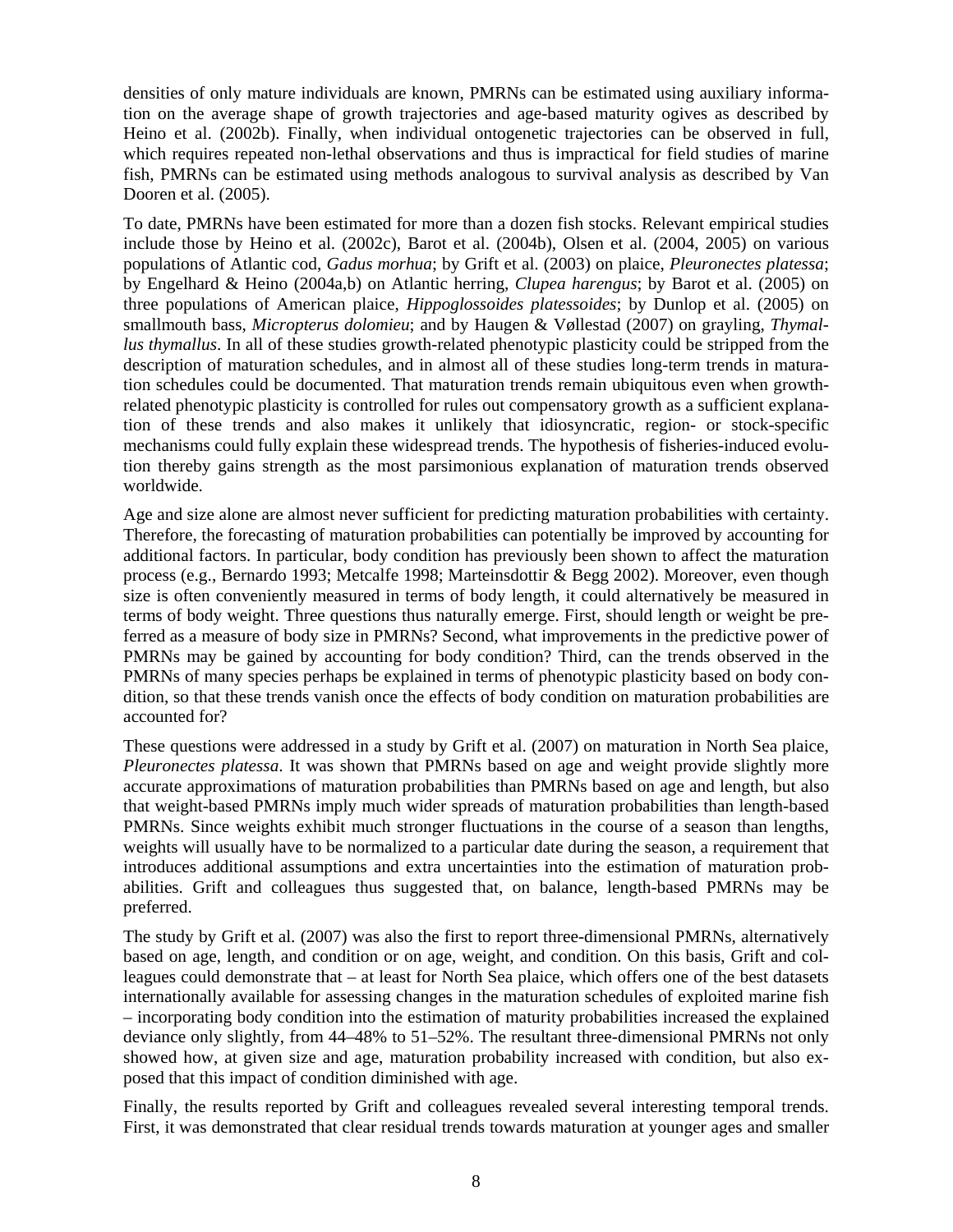sizes remained even after removing plastic effects on maturation captured by age, length, weight, and condition. Second, the probabilistic spread of both length- and weight-based PMRNs was found to have shrunk significantly over time, which means that maturation in North Sea plaice has become more deterministic over the course of the last half century. Third, the analysis demonstrated that age and condition, as opposed to size, are nowadays affecting the maturation probabilities of North Sea plaice less than they did decades ago.

Mollet et al. (2006) estimated three-dimensional PMRNs for North Sea sole, *Solea solea*, and extended the analysis to include the effects of ambient temperature. This extension is interesting, since temperature might have a direct impact on maturation, over and above its indirect impact on maturation through its effect on growth. Again, the question was whether the observed long-term trends in sole maturation towards younger ages and smaller sizes would vanish once phenotypic plasticity based on body condition or on the temperature experienced prior to maturation was accounted for. This turned out not to be the case. Mollet and colleagues could thus conclude that their results provided additional support for fisheries-induced maturation evolution, as more explanatory variables were accounted for. In a similar vein, Baulier et al. (2006) took the analysis of condition effects further by evaluating body condition in terms of the hepatosomatic index, which is based on liver weight, rather than in terms of Fulton's condition index, which is based on total weight. Using this physiologically more accurate measure in estimating three-dimensional PMRNs based on age, length, and condition, Baulier and colleagues found that a long-term trend towards earlier maturation, consistent with fisheries-induced maturation evolution, remained for all analyzed populations (NAFO divisions 2J3KL, 3Ps, and 3NO) of Atlantic cod, *Gadus morhua*, even after the effects of hepatosomatic index were accounted for.

# **PITFALLS OF UNDERSTANDING**

In the following we address some frequently asked questions about probabilistic maturation reaction norms (PMRNs). In our experience, the issues touched on by these questions may sometimes result in pitfalls of understanding for scientists not yet familiar with this approach.

# **Question No. 1: Is the term 'reaction norm' appropriate?**

Norms of reaction describe how environmental factors influence phenotypic expression (Woltereck 1909; Schmalhausen 1949; Bradshaw 1965; Schlichting 1986). Reaction norms will usually be shaped by the ancestral environment of a population, endowing individuals with a flexible response to the variable macroenvironmental conditions they encounter and thereby contributing to the maximization of their lifetime reproductive success (Schlichting & Pigliucci 1998).

The preceding section has documented that maturation reaction norms were proposed – by Stearns (1983), Stearns & Crandall (1984), Stearns & Koella (1986), Reznick (1990), Perrin & Rubin (1990), and Rijnsdorp (1993a) – for the explicit purpose of capturing the salient, but of course not all, aspects of phenotypic plasticity in maturation schedules. The discussions above hopefully have also shown why reaction norms should indeed be regarded as the most suitable conceptual tools for achieving this purpose. A growing acceptance of this conclusion in the context of fish maturation can be regarded as no more than a postscript to developments that permeated evolutionary ecology decades ago (Sarkar 1999).

We find that several uncertainties lead to the occasional voicing of concerns about using reaction norms for capturing maturation plasticity. First, since reaction norms were not commonly used in fisheries science until rather recently, researchers in this field are bound to display healthy skepticism towards an initially unfamiliar concept. Naturally, this effect is expected to wear off with time. Second, maturation reaction norms are never expected to account for all phenotypic plasticity in maturation. In that regard, they are no different from reaction norms in other areas of evolutionary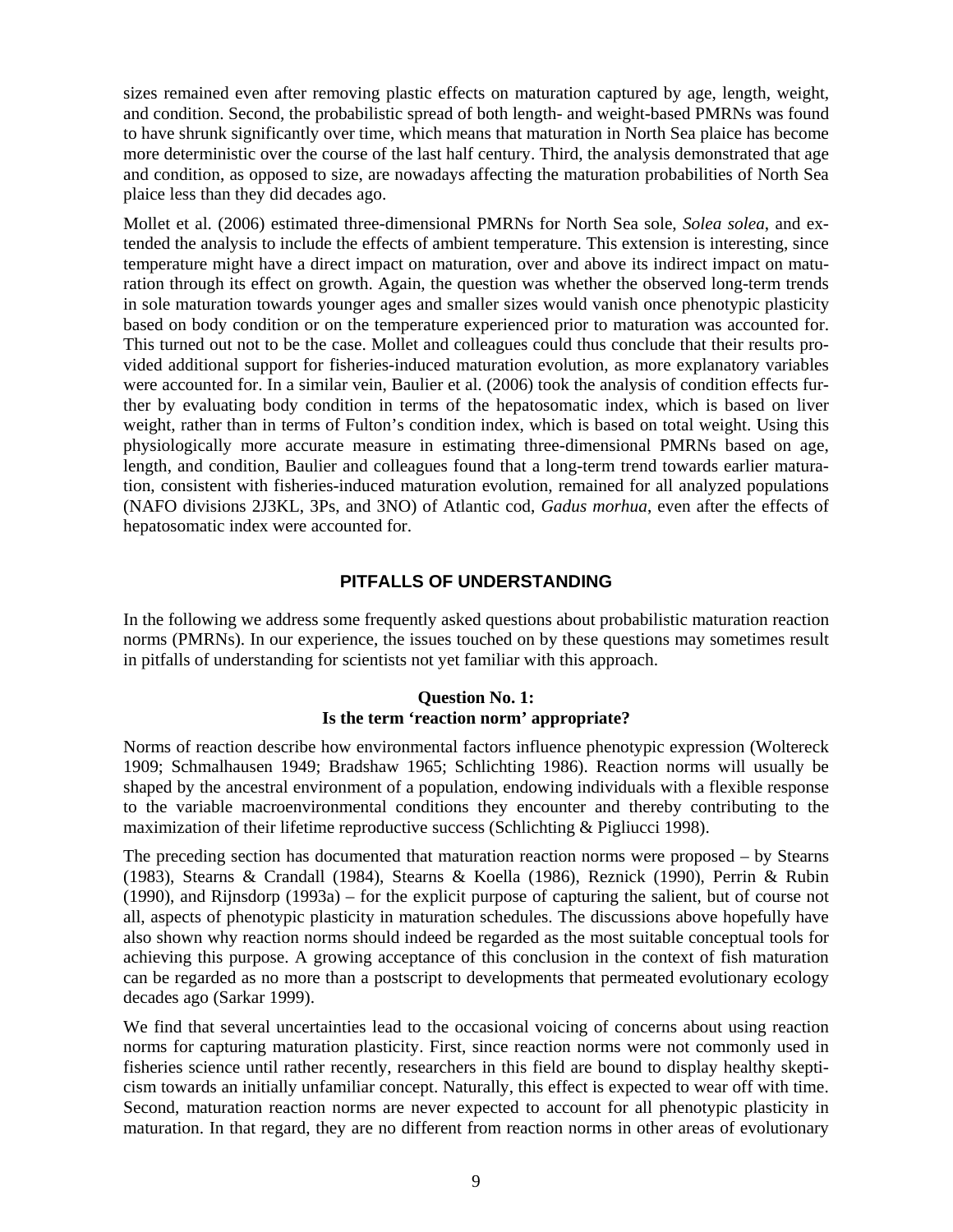ecology. Always operating under the *ceteris paribus* assumption (i.e., that "everything else is equal"), norms of reaction quantify phenotypic responses to variation in one or more specific macroenvironmental factors, all other environmental factors being equal. Consequently, the deterministic part of PMRNs (characterized by the overall shape of isoprobability contours) captures the plastic maturation response to the considered macroenvironmental factor(s), while their probabilistic part (characterized by the spread of isoprobability contours) accounts for the noise imposed by the microenvironment in conjunction with unaccounted macroenvironmental factors.

Third, it seems that some misunderstandings easily arise from the bivariate nature of deterministic maturation reactions norms. As explained above, such reaction norms describe how age and size at maturation (a bivariate phenotypic character) depend on average juvenile somatic growth rates (a univariate environmental factor). That the environmental factor is not displayed on one axis of the reaction-norm diagram, as would be expected for univariate reaction norms, is sometimes seen as confusing, even though bivariate reactions norms are part of the standard repertoire of plasticity research (Schlichting & Pigliucci 1998: 58). For probabilistic maturation reaction norms, the correct interpretation is even more subtle: environmental variation is measured in terms of growth trajectories (a multivariate factor), while phenotypic variation is measured in terms of maturation probabilities along those growth trajectories (a multivariate character). The resultant dependence is then usually displayed by showing maturation probability as a function of size at age, thus averaging over all growth trajectories that may lead to any particular size at age.

Fourth, one might be tempted to mandate that phenotypic plasticity always be expressed in response to obvious indicators of environmental variation, such as ambient temperature or nutrient level. Despite the intuitive appeal of this stipulation, the notion of macroenvironment established in quantitative genetics (Gavrilets & Scheiner 1993; Gavrilets & Hastings 1994; Hartl & Clark 1997) is considerably more encompassing: a macroenvironment can be defined in terms of the ontogenetic change it engenders. In general, there are infinitely many ways to characterize a macroenvironment. In the present context, a particularly relevant option is to characterize the macroenvironment in terms of the growth trajectory it engenders. All individuals exhibiting that growth trajectory will then have experienced the same macroenvironment, and vice versa. This notion is more grounded in biological reality than may be evident at first sight. In particular, the growth of fish is affected by a great many environmental factors: these include the densities of all relevant types of prey, the densities of conspecific and heterospecific competitors, ambient temperature, and environmental factors affecting growth by requiring more or less energy investment into other functions. Moreover, these factors are bound to vary with time within and between seasons. Separately accounting for all of their effects therefore is an overwhelming task. Instead, it is much more practical to let the organisms themselves do the integration over time and all relevant environmental effects, resulting in environmental variation being characterized by readily observable changes of individual states, such as size at age.

A fifth concern may result from wondering whether reaction norms ought to be defined for genotypes or populations. In a review of one of the few textbooks devoted to phenotypic plasticity (Pigliucci 2001), Fuller (2003, p.387) highlighted this common source of confusion: "Pigliucci initially defines 'plasticity' as the property of a genotype […] However, many of the studies he cites as examples of plasticity […] measure plasticity not on genotypes but families." Of course this is just as expected: when quantifying phenotypic plasticity in the wild, clonal lineages or inbred lines are not typically available. It is therefore unavoidable that almost all reaction norms measured in the field must be interpreted as population-level weighted averages of the underlying genotype-level reaction norms, with genotype frequencies serving as the weights. Sarkar & Fuller (2003, p. 106) have suggested referring to genotype-level reaction norms as "standard norms of reaction", while using the term "generalized norms of reaction" for those norms of reaction that quantify "plasticity at the level of populations or subspecies within a species, species within a genus, or taxa at higher levels." While any such terminology has yet to become commonly established, highlighting the conceptual difference between genotype-level and population-level reaction norms is highly rec-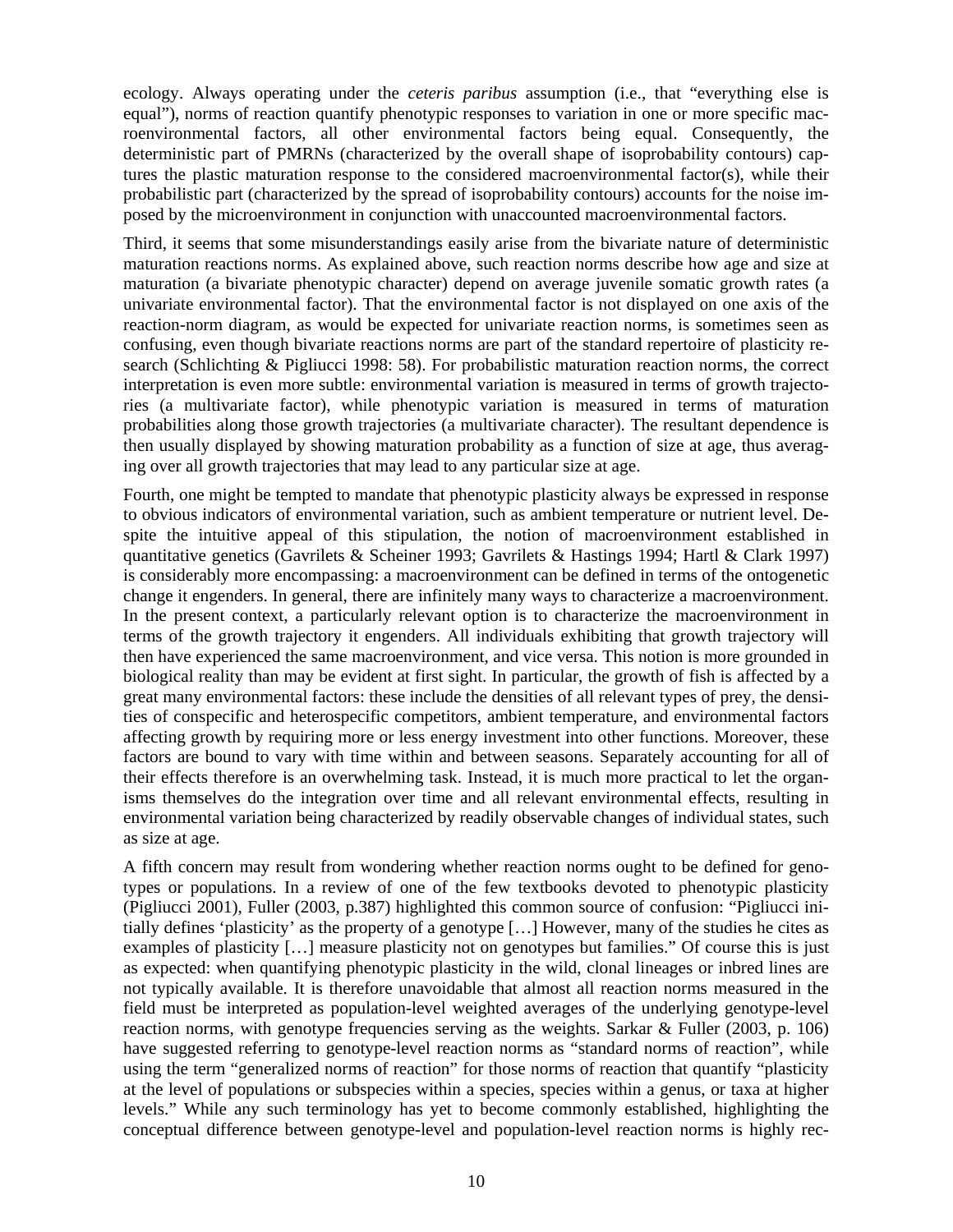ommendable. In particular, plasticity researchers must be aware of this distinction when pursuing challenges like developing the quantitative genetics of reaction norms (Gomulkiewicz  $\&$ Kirkpatrick 1992; Gavrilets & Scheiner 1993; Heino et al. 2007) or when comparing populationlevel reaction norms with genotype-level reaction norms where the latter are available.

Weighing these considerations, it seems as though there is good scientific reason for continuing to use the term "maturation reactions norm" in line with traditions already established a quarter century ago. Ultimately, however, the question of how broadly or narrowly one would wish to define reaction norms is a matter of semantics. The term "maturation schedule" may actually offer a useful alternative for referring to PMRNs whenever technical terminology is sought to be avoided or connoting the traditions of plasticity research is of lesser relevance.

#### **Question No. 2:**

# **What happens to PMRN analyses when growth rates are under genetic control?**

There is every reason to believe that the growth trajectories of many organisms, including those of fish, are not only affected by environmental conditions but also possess a heritable component (e.g., Conover & Munch 2002; Birkeland & Dayton 2005; also many breeding programs in aquaculture are squarely based on the heritability of growth-related variation). So, since growth is not a purely environmental factor, may we still examine phenotypic plasticity in response to growth variation? Of course we may, as long as growth has an environmental component – and it always will, owing to its critical dependence on energy intake. Some subtleties, however, have to be understood before the implications of this conclusion can be appreciated in full.

A first, and temptingly simple, approach to addressing the issue is to point out that, especially in the wild, environmental variation in growth usually exceeds genetic variation in growth by far. On this basis one may then choose to argue that growth is mainly environmentally determined, so that effects implied by any partial genetic determination of growth can be treated as small and inconsequential. This view closes the argument quickly and may even be essentially correct for marine fish living in highly unpredictable environments.

At a second level of understanding, one will appreciate that as long as growth and PMRNs are genetically independent, genetic variation in growth will have much the same effect as environmental variation and only influence how a PMRN is sampled. If environmental variation in growth is small while there are, for example, two main growth genotypes in a population, one implying slower growth and the other faster growth, a bimodal distribution of growth trajectories may result. This as such, however, has no bearing on the estimation or interpretation of PMRNs, since PMRNs describe the probability of becoming mature conditional on having reached a certain age and size. Therefore, a potential bimodality in the distribution of growth trajectories, or any other effect of growth genetics on them, does not affect the conditional probability of maturing that is captured by PMRNs.

To reach a third level of understanding, we have to consider cases in which growth trajectories not only possess a large genetic variance but also exhibit a large genetic covariance with PMRNs (with both quantities being measured relative to the total phenotypic variance in growth). In these cases, an individual's growth trajectory not only determines its size at age but also affects, through genetic correlations, its genotype-level PMRN. Just as before, however, the population-level PMRN results from averaging genotype-level PMRNs over the many alternative growth trajectories that lead to a given size at age. While this averaging becomes more complicated, the interpretation of the population-level PMRN remains unaffected.

Genetic dependence between growth and maturation will of course affect the evolution of maturation schedules: with such covariation, selection responses in maturation genetically imply growth evolution, just as well as selection responses in growth genetically imply maturation evolution. Such correlated selection responses at the level of quantitative traits are analogous to the phenomenon of 'genetic hitchhiking,' well known at the level of genes (Maynard Smith & Haigh 1974).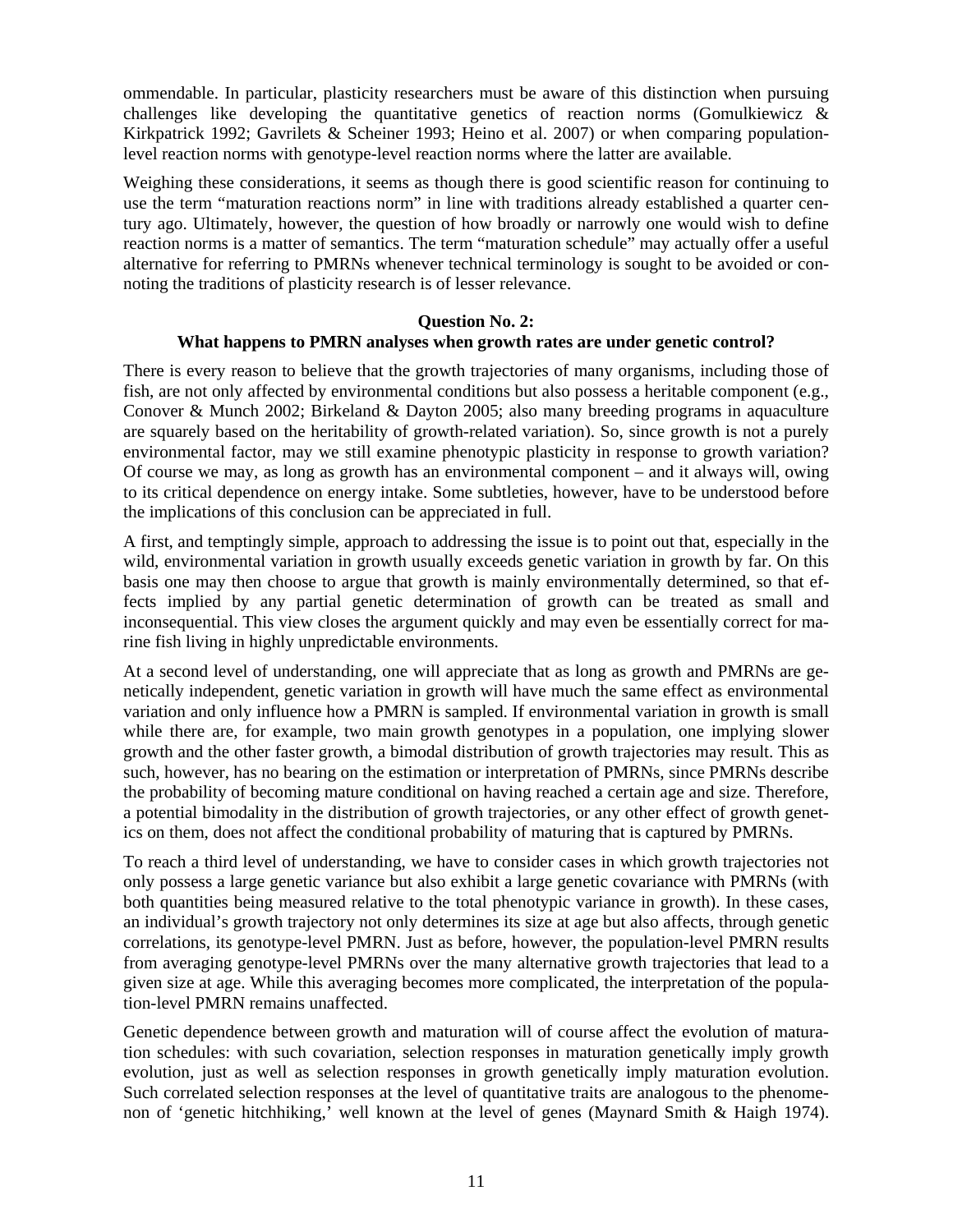Nevertheless, such dependences have no bearing on the use of PMRNs for detecting evolutionary changes in maturation schedules.

The salient difference between cases with and without genetically imposed growth-maturation covariation is the causal interpretation of genetic adaptations in PMRNs. When such covariation is strong, one cannot readily determine whether evolving maturation schedules are under direct selection, or indirectly respond to selection on growth. In reality, selection will likely affect both traits simultaneously, so that the observed evolutionary response is a compromise constrained by whatever genetic growth-maturation covariation exists.

We can thus conclude that the estimation and interpretation of population-level PMRNs are immune to the existence of heritable variation in growth, and even to the existence of heritable covariation between growth and maturation. Also the interpretation of *changes* in population-level PMRNs is unaffected by heritable growth variation, and is affected by heritable growth-maturation covariation only if the latter are strong. The interplay between phenotypic plasticity and genetic adaptation in both growth and maturation is an exciting topic of life-history research, but does not affect how PMRNs can and should be used.

#### **Question No. 3: Are maturation ogives and PMRNs interchangeable?**

PMRNs superficially resemble maturity ogives: both have something to do with maturity and can be expressed as probabilities that depend on age and size. However, while PMRNs describe the *probability of becoming mature*, maturity ogives describe the *probability of being mature*. At first sight, this subtle difference may appear inconsequential and may even lead to the idea that PMRNs and maturity ogives could be used interchangeably. This is wrong. Rather, PMRNs and maturity ogives are fundamentally different – both have important uses, but one cannot be used in lieu of the other.

The relation of maturity (described by maturity ogives) to maturation (described by PMRNs) is the same as that of size to growth: growth and maturation are *processes* that lead to changes in individual *states*, in this case in size and maturity, respectively. Assessing an individual's growth process by measuring its size is as good or bad as trying to assess the maturation process by measuring maturity: bad, since both size and maturity are poor measures of the underlying processes if used directly; good, since through proper transformations they can reveal critical information about the underlying processes. For growth, this is very obvious: one cannot replace growth rate with size, but if an individual's size at two ages is known, simple subtraction and division by the corresponding time interval yields an estimate of the average growth rate during that time interval. For maturation, an analogous calculation scheme for transforming from ogives to PMRNs exists, although this turns out to be a bit more complicated, and in general requires additional information on growth and mortality (Barot et al. 2004a).

Maturity ogives are useful for describing how maturity in a population depends on the age and/or size of individuals. However, for describing the process of maturation maturity ogives are not directly helpful because maturation is but one of the three processes determining the dependence of maturity on age and size, the other two processes being growth and mortality. By contrast, a PMRN describes the maturation process alone. The main confounding effects of growth and mortality are removed because a PMRN describes the probability of maturing conditional on reaching a certain age and size, with growth and mortality determining the probability of reaching – i.e., growing to and surviving until – that age and size. PMRNs can thus be viewed as fundamental life-history characteristics describing the maturation process. By contrast, maturity ogives are compound demographic characteristics describing the joint outcome of the three processes of maturation, growth, and mortality.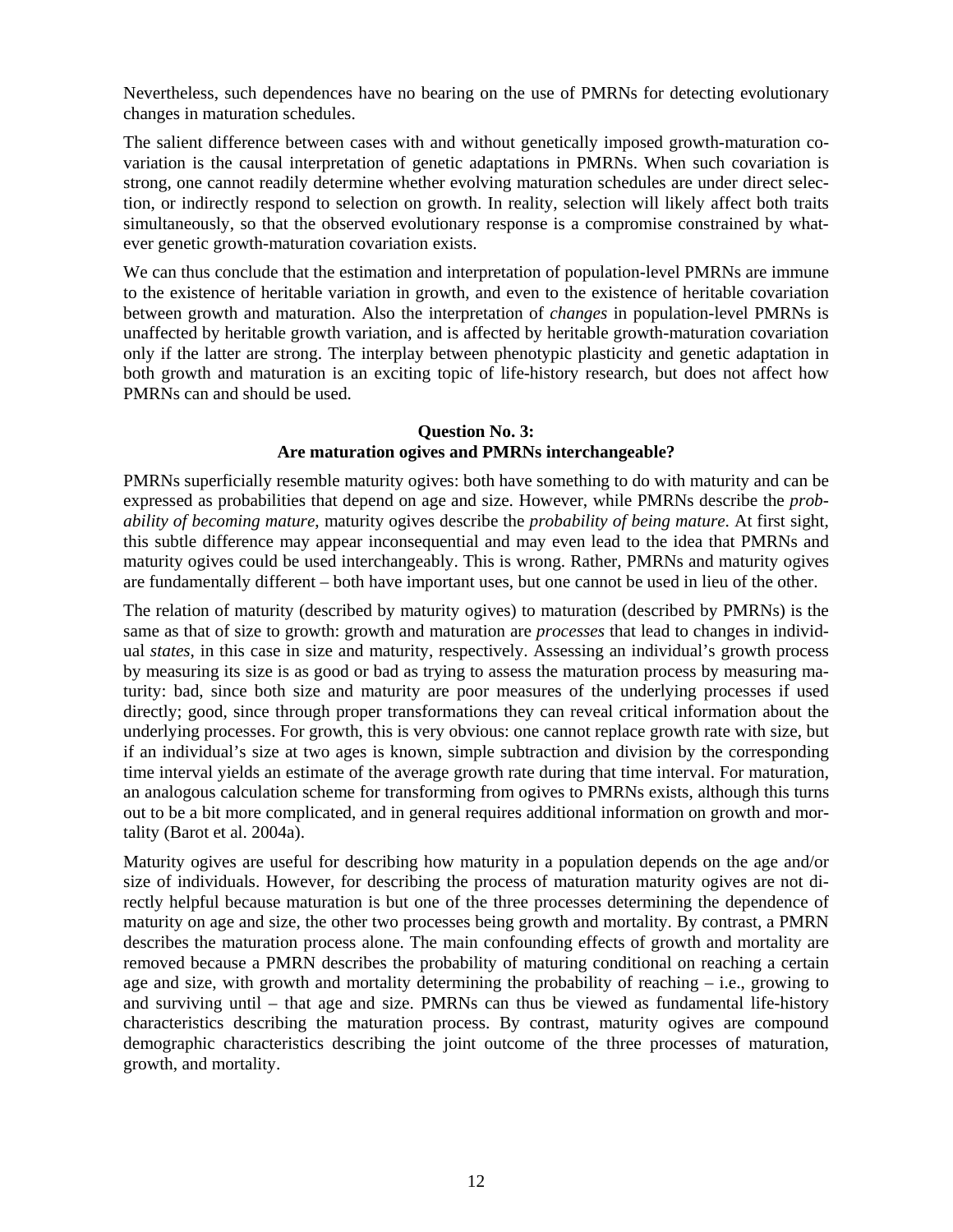# **Question No. 4: Is it a problem that PMRNs may contain midpoints that lie outside the observed size range?**

Full description of a PMRN involves describing the probability of maturing for all relevant combinations of age and size. This gives rise to reaction norm surfaces in diagrams that use age, size, and maturation probability as axes. Parts of these surfaces are then sampled by the relevant growth trajectories. Since such surface plots are difficult to read quantitatively, it has become customary to illustrate the shape of a PMRN surface through percentile curves in contour plots that use age and size as axes. The simplest illustration is to show only the midpoints, that is, the sizes for each age at which the probability of maturing equals 50%. For some ages, this midpoint may easily lie outside the range of sizes observed at that age. This is typical, in particular, for the youngest and oldest ages for which a PRMN is estimated. At these ages, the population's average probabilities of maturing are close to 0 or 1, respectively, so that unrealistically large or small sizes would be required for individuals to experience a maturation probability of 50%. Is this a problem? Conceptually not, since it merely signals that percentile curves for other maturation probabilities, closer to the population's average for the considered age, should be used to show the PMRN's shape at that age. Simply drawing a midpoint curve at 50% maturation probability does not imply that its entirety would be sampled by actual growth trajectories.

Two conclusions can be drawn from this brief discussion. First, PMRN midpoints that are extrapolated from the observed size range are bound to be more prone to estimation errors than PMRN midpoints that are interpolated. As in regression analyses, estimations are least uncertain where data are most abundant. Midpoints for early and late maturation thus typically exhibit larger confidence intervals than those for intermediate ages. Second, the shape of PMRNs should best be documented by showing multiple isoprobability contours. The extent to which individual contours are shown across ages can then be limited to the range spanned by observed growth trajectories. This will often result in drawing percentile curves for 10% or 25% maturation probabilities at young ages, for a wider range of maturation probabilities including 50% at intermediate ages, and for 75% and 90% maturation probabilities at old ages. Indeed, showing a PMRN's isoprobability contours for the size ranges observed across ages will give the best-possible impression of the actual maturation dynamics of a specific population. If these contours are narrowly spaced, maturation is close to deterministic. Widely spread isoprobability contours, on the other hand, signal that the maturation schedule is only weakly influenced by age and size. This may occur when there is significant unaccounted micro- or macroenvironmental variation.

# **Question No. 5: Is the PMRN approach assuming that age and length are the only determinants of maturation?**

By definition, PMRNs for age and size use age and size for describing systematic variations in maturation probability. Of course this does not imply perfect determination of maturation by age and size alone. In fact, the very reason that a probabilistic approach is called for is that age and size almost always are incomplete determinants of maturation. Not only are age and size far removed from the proximate triggers of maturation (Bernardo 1993), but better predictions of maturation probability can often be obtained by taking into account an individual's energetic state as well as its energy acquisition prospects (Metcalfe 1998; Thorpe et al. 1998; Morita & Fukuwaka 2006). In temporally autocorrelated environments, the latter can even be predicted from recent somatic growth rates. Also directly accounting for environmental variables may improve predictions. For example, temperature affects many physiological processes including growth and may also have direct effects on maturation, at the very least by providing seasonal cues (Thorpe et al. 1998; Huber & Bengtson 1999).

Yet experience has shown that age and size together do provide useful information for describing which individuals are more likely to mature. Size alone is relevant since physiological and ecologi-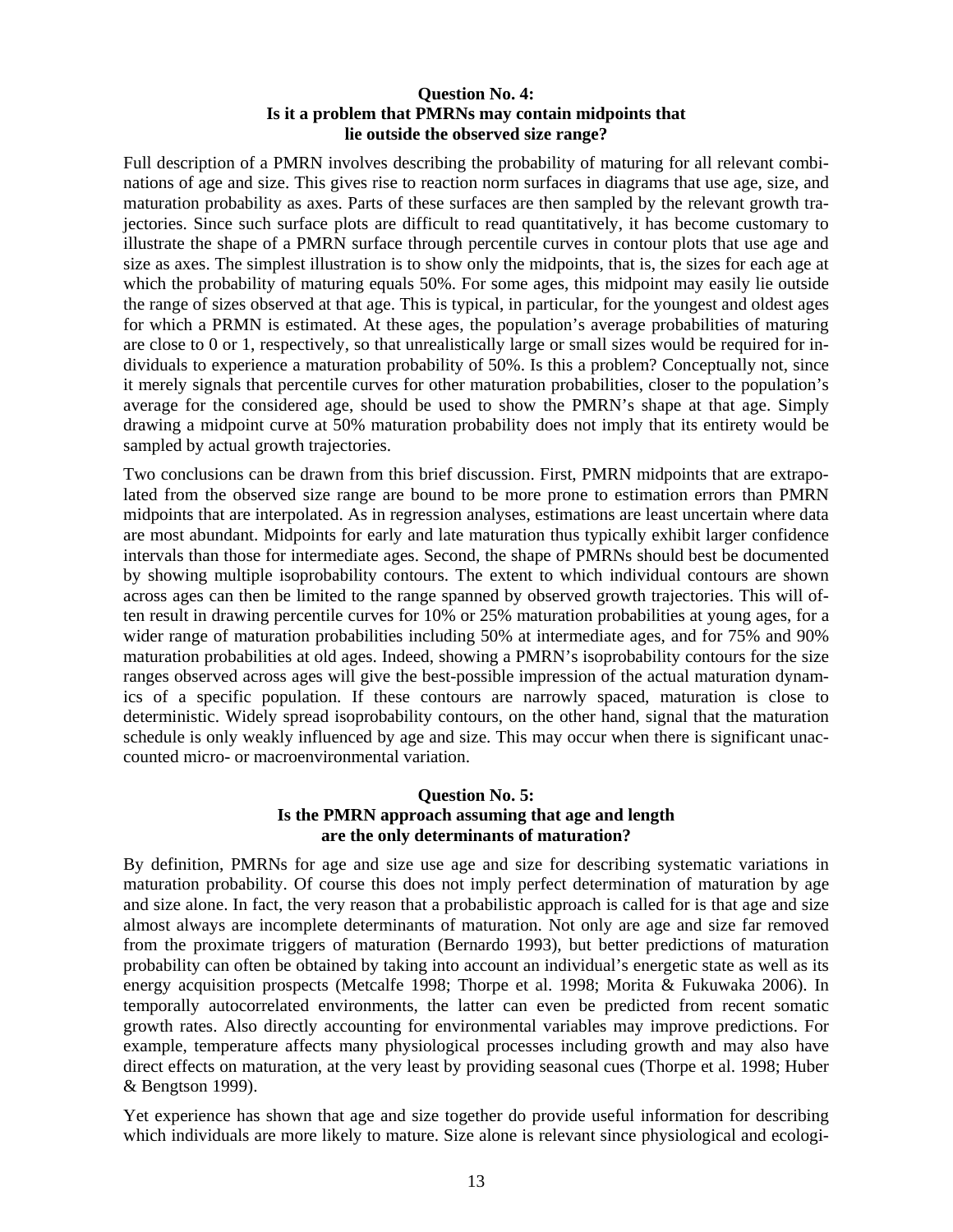cal constraints probably impose some limits on how large an individual has to become before it can successfully mature and reproduce (Roff 1991; Metcalfe 1998). It is less clear whether age should be expected to have any significance of its own. In organisms experiencing either senesce or repeated (even periodic) habitat destruction, a direct age effect must be expected, since mortality rates are then age-dependent. In general, however, it is the combination of age and size that gives information about the average somatic growth rate an individual has experienced in its past, which serves as an important indication of how well that individual has been faring.

Most PMRNs estimated to date have used age and length as the only explanatory variables. However, the concept of PMRN is more general, and nothing prevents the inclusion of other explanatory variables, either in addition to or in place of age and length. The role of other explanatory variables in the maturation of female North Sea plaice, *Pleuronectes platessa*, has been explored by Grift et al. (2007), who considered weight and condition (measured by Fulton's condition index) in addition to age and length. As expected, accounting for variation in body condition explains more of the variation in maturation probability than is possible based on age and length alone. But the gain is small, and the extra demands on the examined dataset and its analysis are not negligible. Related work by Baulier et al. (2006) and Mollet et al. (2006) on Northeast Arctic cod, *Gadus morhua*, and North Sea sole, *Solea solea*, respectively, have already been summarized in the preceding section. Also, Morita & Fukuwaka (2006) have shown how using information on past growth increments in chum salmon, *Oncorhynchus keta*, can strengthen the prediction of maturation probabilities relative to using only total length at age.

In practice, the choice of explanatory variables is primarily a question of data availability: it is this availability rather than the PMRN method itself that imposes limitations. Wherever feasible, the inclusion of additional explanatory variables in the estimation of PMRNs is to be encouraged. Once enough PMRN studies have been carried out for different sets of explanatory variables, conclusions may perhaps be drawn about an optimal general set. At the present stage of our knowledge, however, using age and length together appears to offer the best practical compromise between predictive power and wide applicability.

# **Question No. 6: Does the PMRN approach claim to disentangle all phenotypic plasticity from genetic changes?**

Maturation reaction norms in general, and PMRNs in particular, help disentangle the effects of phenotypic plasticity and genetic adaptation on maturation (Stearns 1983; Stearns and Crandall 1984; Stearns and Koella 1986; Rijnsdorp 1993a; Heino et al. 2002b). Of course this does not imply perfect disentanglement, and no claim has ever been made that all plastic effects are thus accounted for. What PMRN based on age and length can reliably remove from the description of maturation schedules are the plastic effects of varying average juvenile somatic growth rates. In many wild populations, including those of marine fish, these effects are likely to be the dominant source of phenotypic plasticity in observed combinations of age and size at maturation.

The possibility of unaccounted plastic effects has been explicitly acknowledged in several publications employing the PMRN method (e.g., Heino et al. 2002b; Olsen et al. 2004). In particular, such effects reveal themselves as noise in PMRNs. Unaccountable microenvironmental factors lead to probabilistic spread in an estimated PMRN. Unaccounted macroenvironmental factors contribute to this spread, but also to interannual variation in estimated PMRNs. Indeed, time series of PMRNs estimated for adjacent cohorts tend to be noisy. This variability arises from two independent sources: observation error and plastic effects not captured by the considered explanatory variables. As observation errors reflect both imperfect sampling and the fact that PMRNs usually cannot be estimated without making simplifying assumptions, it is difficult to tease apart how much of the noise in PMRN estimates can be attributed to either of these two sources. However, there can be no doubt that residual plastic effects remain. If potential explanatory variables other than age and length have been measured, one can include these in the PMRN estimation, thereby, in theory, ac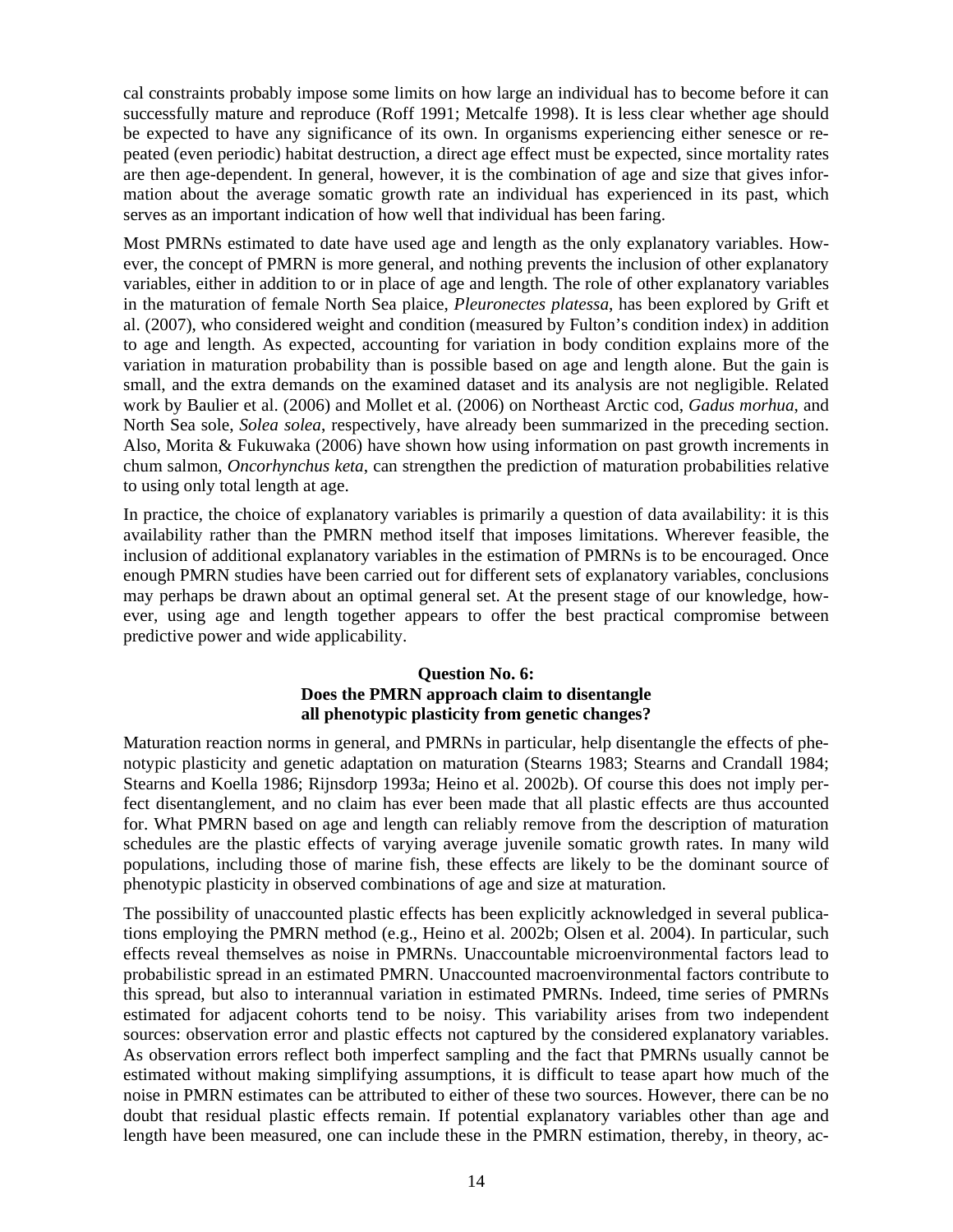counting for more plastic effects. In practice, however, the incorporation of additional explanatory variables, such as weight or condition, may add so much more observation error and reliance on simplifying assumptions that such additions are not necessarily warranted (Grift et al. 2007).

Some further words of caution may be in order here. In particular, it is tempting to try to learn more about extra plastic effects on maturation by testing for correlations between PMRNs and additional explanatory variables. This approach was applied, for example, by Kraak (2007) to test for a direct effect of temperature on maturation in North Sea plaice, *Pleuronectes platessa*. As in any other application of time-series analysis, this approach will be acceptable only if there is enough variation in both time series and if long-term trends are absent. The trouble is that fisheries science has been struggling for decades with interpreting long-term maturation trends. Demonstrating that such trends correlate with trends in a potential environmental factor is statistically vacuous: trended time series are always correlated. The simple exercise of plotting PMRN midpoints against year – typically showing a declining trend – reminds us how easily fallacious inferences about causation may be drawn based on correlation alone. We thus suggest that incorporating environmental factors into the estimation of PMRNs, in addition to cohort or year class, is the only statistically sound approach to the identification and disentangling of additional plastic effects on maturation.

Even though parallel trends in PMRNs and environmental factors will never be sufficient for establishing a causal relation, they are always necessary for such a relation to hold. In other words, environmental factors not exhibiting trends matching those observed in a stock's PMRN are unsuitable for explaining such trends. This may seem obvious. Yet, a study of maturation trends in chum salmon, *Oncorhynchus keta*, by Morita & Fukuwaka (2006, p.1516) that used three growth increments for describing juvenile growth history (as opposed to characterizing it by a single average juvenile growth rate) concluded: "The most recent growth condition was the most important factor affecting whether a fish matured during the subsequent breeding season. Because individuals of similar body size and same age can have different growth histories, the relationship between body size and maturation probability could be plastically modified by growth history. This may violate an assumption required to infer evolution, namely that size-related maturation trends in probabilistic reaction norms are immune to growth history." These authors are entirely correct in emphasizing that long-term trends in juvenile growth trajectories not yet captured by average juvenile growth rate may confound age- and size-based PMRN estimates. And the same confounding effects could very well arise from long-term trends in all the many other factors that, to a greater or lesser extent, are known to affect maturation. What Morita & Fukuwaka (2006) have not demonstrated, however, is the actual existence of long-term trends in juvenile growth trajectories that go beyond changes in average juvenile growth rate. If such a demonstration were possible, the salient extra explanatory variable(s) should, and could, be included in the PMRN estimation. If not, conclusions based on long-term PMRN trends simply remain unaffected.

#### **Question No. 7:**

#### **Can PMRN analyses conclusively prove fisheries-induced evolution?**

The answer to this question must of course be negative, and ought to be given in response to all questions of the type 'Can observational phenotypic data conclusively prove evolution to be driven by a specific factor?' The reason is that proving fisheries-induced evolution would require two logically independent conclusions to hold, which only jointly would amount to the desired proof. One needs to address, first, whether the considered observed change is evolutionary and thus genetic, and second, whether the considered observed change has been caused by fishing rather than by another selective force.

In principle, genetic change can be identified either through direct observation or indirectly, through the observation of phenotypic change while ruling out relevant environmental change. The first option must be based on collecting and analyzing molecular genetic data. This would require identifying loci strongly affecting maturation, and showing that allele frequencies at these loci have changed in accordance with expectations based on past selection pressures. In addition to the tech-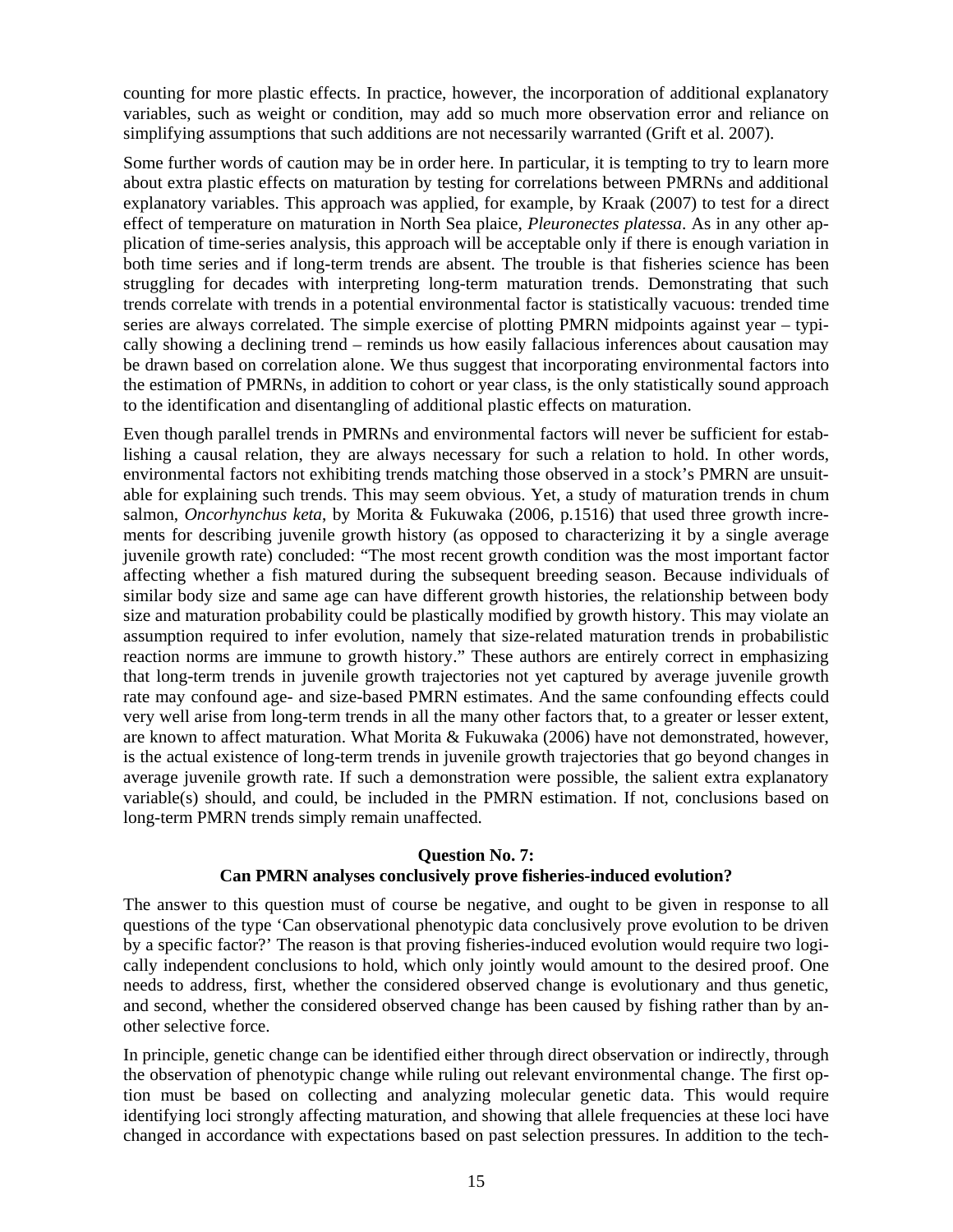nical question of how the necessary historical tissue samples may be obtained, the major challenge here is to identify the relevant loci and alleles. At the current state of knowledge, genes specifically affecting life-history traits such as maturation in fish remain largely unknown, so proving genetic change in maturation in this manner is not feasible at present. Nevertheless, molecular ecology is developing rapidly, so that we may not need to wait for too long before this approach becomes practical.

The second, indirect, option for identifying genetic change is based on common-garden experiments. If individuals of known common ancestry show phenotypic differences despite having been raised under identical conditions for more than one generation (to exclude parental effects), then these differences will have to be acknowledged as being of genetic origin. Moreover, if the observed phenotypic differences are larger than those expected from genetic drift alone, they may be interpreted as the result of adaptive evolution undergone since the common ancestry. This approach suffers from three drawbacks, and thus also largely remains impractical for demonstrating the genetic nature of temporal maturation trends in marine fish populations. First, it requires certainty that the populations under investigation are of recent common ancestry. Without some lucky coincidence, this is usually not possible. Second, for common-garden experiments to be capable of controlling for all environmental variation, they will often have to depart from strictly natural conditions, so that any observed phenotypic differences will not have to correspond closely to what is, or has been, going on in the wild. Third, and most importantly, the common-garden approach requires living specimens of the putatively genetically differentiated populations. This means that when temporal trends are to be investigated, specimens from the ancestral population must not only be alive at present, but must also be 'unevolved' in the sense of not having been exposed to any salient selection pressures in the meanwhile, for example, through their being kept in captivity. Because of these challenges, common-garden experiments are much more likely to be practical for populations separated in space rather than in time. For example, Koskinen et al. (2002) were able to show rapid evolution in populations of grayling, *Thymallus thymallus*, by comparing life-history traits in separate contemporary populations stocked from the same source population about a century ago (see Stockwell et al. 2003 for more examples of evolution following introductions).

When it comes to establishing fishing as the cause of a particular life-history change, it has to be recognized that the inadvertent natural experiments of exposing a specific stock to fishing offer the weakest possible setting – unreplicated and uncontrolled – for demonstrating a causal relationship. Yet, the credibility of fisheries-induced selection as the most likely causal factor of observed maturation trends may be strengthened in a number of ways.

First, alternative hypotheses can be evaluated independently, using the best available knowledge on factors affecting maturation and on changes in the environment. Observations of countertrend variation, as defined in the preceding section, are particularly valuable for this purpose. For example, the tendency of northern cod, *Gadus morhua*, to mature at younger ages increased during a period of high fishing intensity and adverse growth conditions (Olsen et al. 2004). This change in maturation is in accordance with expectations based on mortality-induced life-history evolution – toward early maturation when juvenile and adult mortality is high (e.g., Roff 1984; Law & Grey 1989; Heino 1998) – whereas the plastic effects of slow growth would have been expected to result in just the opposite change. Thus, among these two hypotheses, the first is clearly more credible. Naturally, an unlimited number of alternative hypotheses always exist, although all but few of these will be implausible a priori.

Second, while replication in the strict sense is not feasible, fish stocks are often exposed to a similar 'treatment' in terms of increased fishing mortality. A large number of studies from different geographic areas are showing comparable trends in PMRNs (Heino et al. 2002c; Grift et al. 2003, 2007; Barot et al. 2004b, 2005; Olsen et al. 2004, 2005; Engelhard & Heino 2004a,b; Dunlop et al. 2005, 2007b; Baulier et al. 2006; Mollet et al. 2006; Haugen & Vøllestad 2007). The few outliers in this common pattern can be explained by population-specific characteristics of fisheries regimes or re-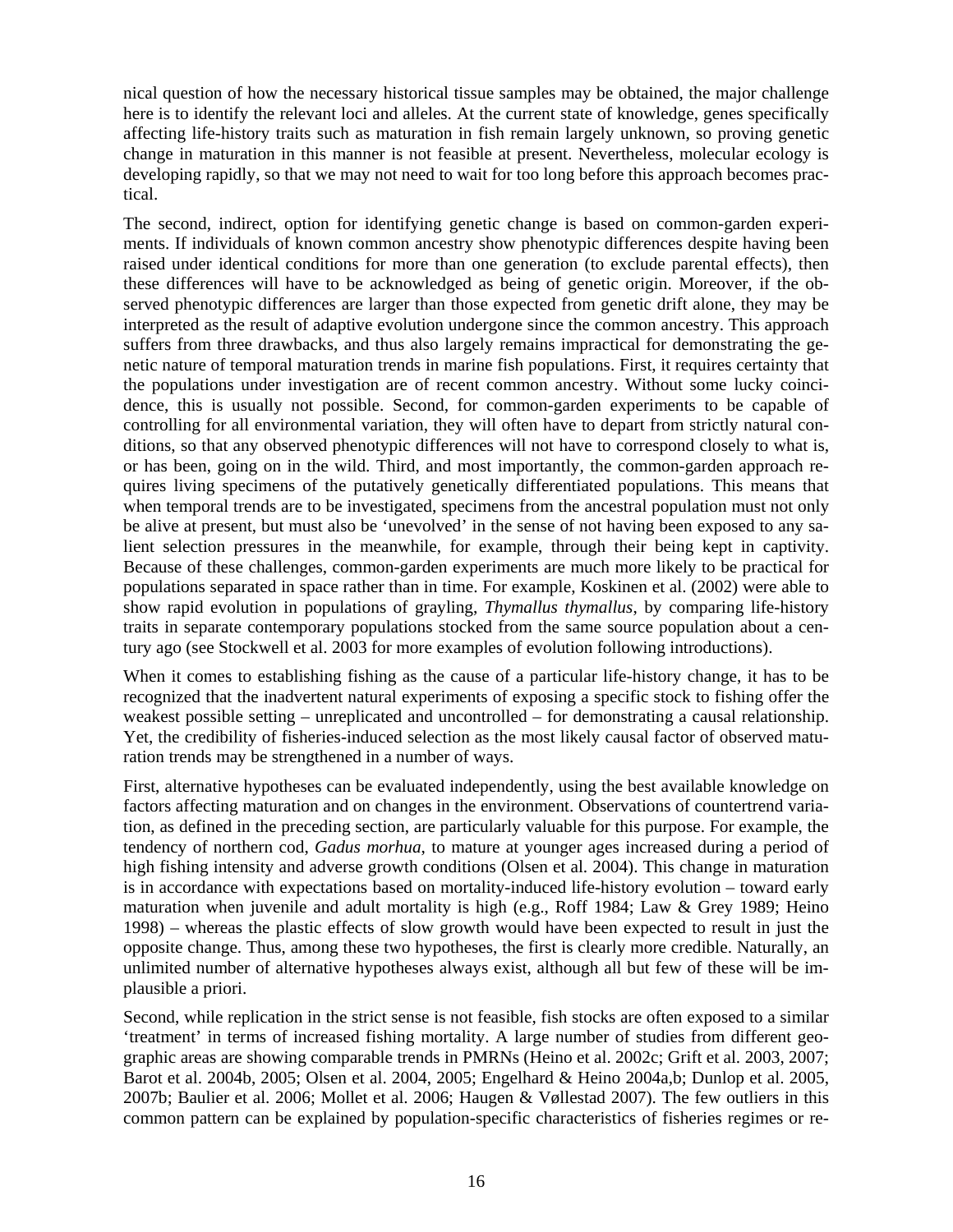productive systems (Engelhard & Heino 2004a; Dunlop et al. 2007b). Such a ubiquitous pattern is suggestive of a common explanation, for which fisheries-induced evolution is a strong contender.

Third, numerical models can be constructed that incorporate fishing pressures and other selective forces to systematically investigate the extent to which life-history trends observed in nature are captured in these models. So-called eco-genetic models account for salient genetic and ecological detail (Dunlop et al. 2007a,b; see also Baskett et al. 2005) and are thus emerging as particularly suitable tools for carrying out such exercises. For example, an eco-genetic model of Northeast Arctic cod, *Gadus morhua*, shows that the model-predicted rate of PMRN evolution is compatible with observations (Godø et al. 2007). Such findings significantly increase the credibility of fishing as the driver of observed maturation trends, and of life-history evolution as the underlying mechanism.

#### **PERSPECTIVES**

To date, the estimation of probabilistic maturation reaction norms (PMRNs) has focused on observational field data from exploited fish stocks. To further our understanding of maturation processes in general, and of the properties of PMRNs in particular, we suggest two lines of future experimental research. First, experiments should be implemented to estimate PMRNs under controlled environmental conditions and without the need for invoking simplifying assumptions in the estimation method. Specifically, the phenotypically plastic effects of different environmental factors – including ambient temperature, as well as different temporal sequences of good and bad growth conditions – can thus be systematically explored. These experiments will improve understanding of how low-dimensional PMRNs are affected by unaccounted sources of phenotypic plasticity. Second, breeding experiments should be carried out to make progress with the quantitative genetics of PMRNs. These experiments will provide information on the heritability of PMRNs, as well as about the genetic covariances within PMRNs and between PMRNs and other heritable life-history traits. The improved understanding resulting from these two lines of experimental research will greatly aid the interpretation of field data and further the accurate modeling of fisheries-induced evolution.

The most exciting application of PMRNs is their contribution to the disentangling of fisheriesinduced evolution and phenotypic plasticity in maturation schedules. Until recently, it has been considered parsimonious to explain these trends as merely plastic effects, usually in response to conditions for accelerated growth resulting from diminished stock size. Age- and size-based PMRNs estimated for more than a dozen fish stocks have captured this main effect of growthrelated phenotypic plasticity and have shown that this effect alone cannot explain the observed maturation trends. To overcome this explanation gap, it still has to be evaluated whether there might be other common trends in the environment of fish stocks showing long-term maturation trends that could reasonably be expected to cause plastic responses in maturation schedules. Until such environmental trends are recognized, the most parsimonious explanation of widely observed continual trends in the PMRNs of exploited stocks is fisheries-induced evolution. This is not a proof of fisheries-induced evolution, but a shift in the burden of proof in line with the precautionary approach.

Young et al. (2006) have highlighted the benefits that result for fisheries management from understanding causal connections between fish physiology and fish life history. Understanding the underpinning of phenotypic plasticity in maturation schedules through the estimation of PMRNs squarely falls into this remit. More in general, fisheries management in the era of the ecosystem approach will increasingly have to rely on stock assessment tools and modeling frameworks that do justice to the age and size structure of fish populations. PMRNs can be seen as useful, if not indispensable, tools for such modern approaches to stock assessment and modeling.

It should be appreciated that, just like maturation, other life-history transitions – including metamorphosis, smolting, and sex change – are also characterized by, often irreversible, adjustments of an individual's morphology or physiology. The same applies to developmental transitions like vitellogenesis, as well as to ontogenetic transitions in meristic or morphometric characters (e.g.,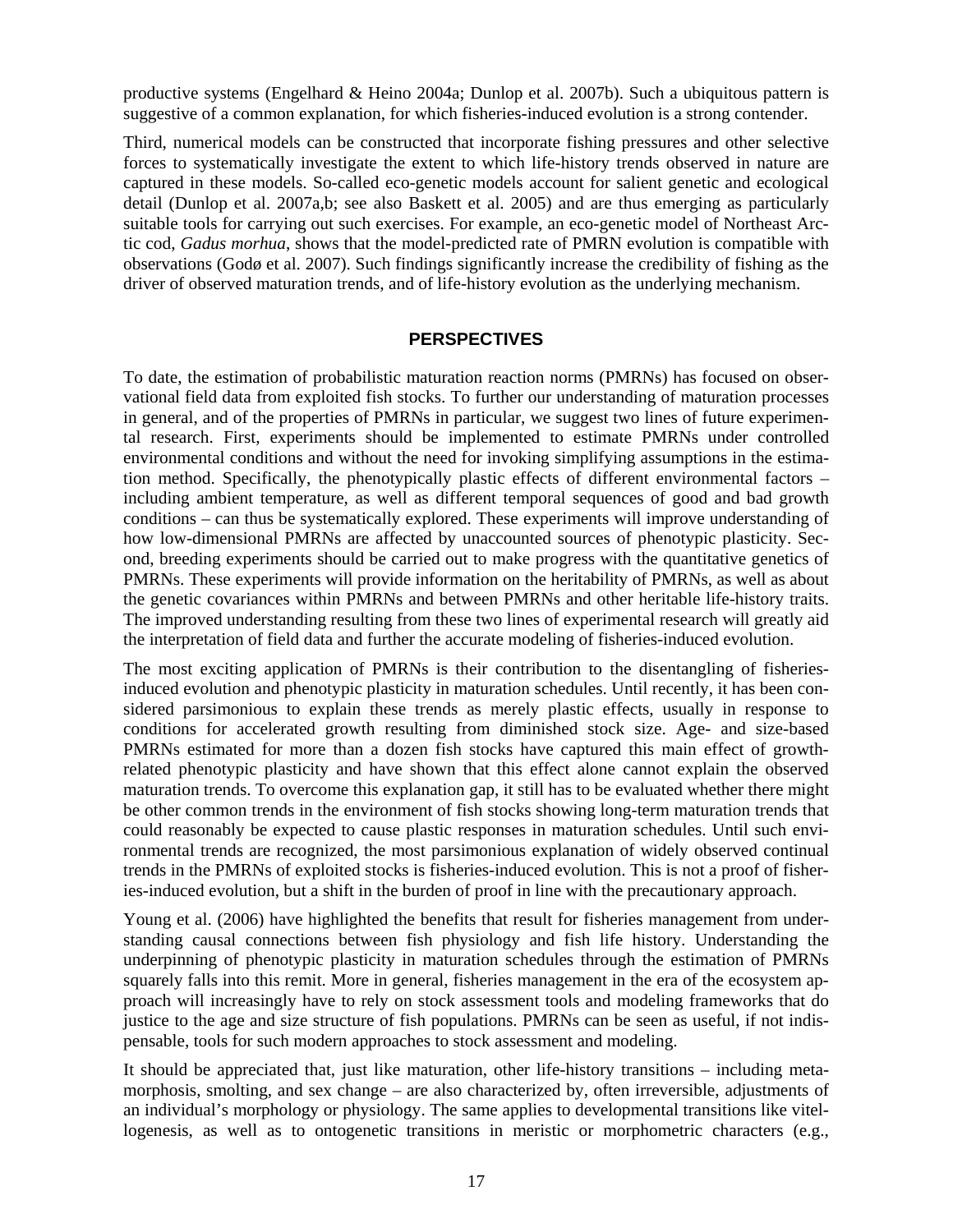Neuman & Able 2002). While these other life-history transitions may not of as wide taxonomic relevance as maturation, the probabilistic reaction norm approach as discussed in this review must be expected to be just as useful in describing and understanding these transitions (e.g., Wilbur & Collins 1973) as it is in the case of maturation.

The study of evolutionary consequences of fishing can look back on a history of more than one century (Rutter 1903: 134). However, much of the pioneering empirical work on maturation trends in exploited fish stocks remained inconclusive, so that simple theoretical models and experiments on short-lived species dominated the development of the field. Since evidence from the wild was largely lacking, research on fisheries-induced evolution defined the agenda of a few evolutionary ecologists, but made little impact on the larger community of fisheries scientist and managers. There is no doubt that one of the main reasons for this stagnation was the difficulty of disentangling environmental and genetic influences in phenotypic traits, including maturation. By facilitating the detection of fisheries-induced evolution in maturation schedules, the advent of PMRNs has provided the momentum needed for bringing this important topic to the attention of a wider audience. A new generation of fisheries scientists and managers will need tools such as PMRNs for coping with the threats of further undesired fisheries-induced evolution.

*Acknowledgements*. U.D. and M.H. gratefully acknowledge financial support by the European Marie Curie Research Training Network FishACE (Fisheries-induced Adaptive Changes in Exploited Stocks), funded through the European Community's Sixth Framework Programme (Contract MRTN-CT-2004-005578). M.H. also acknowledges support by the Norwegian Research Council (Project 173417/S40).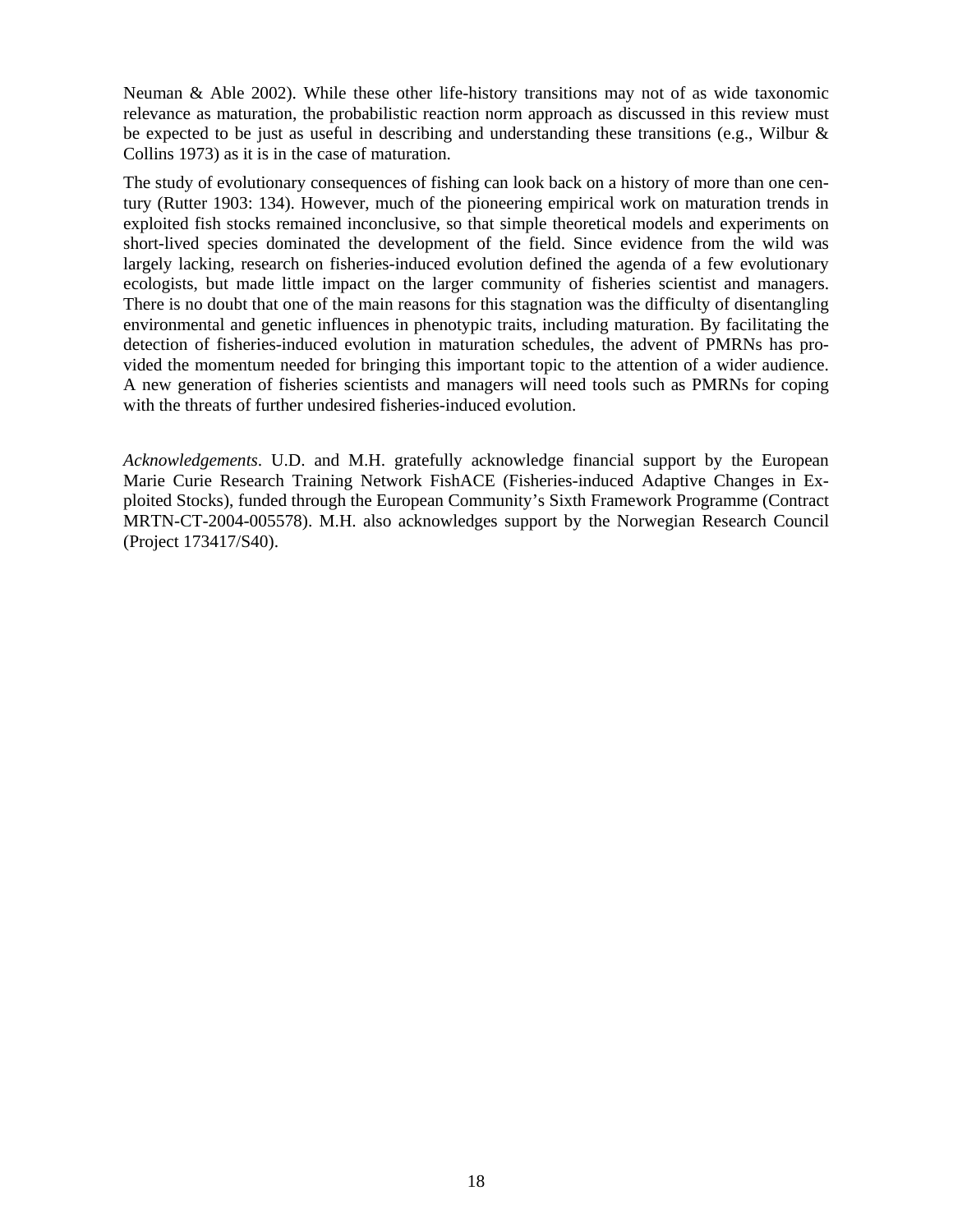#### **LITERATURE CITED**

- Alm G (1959) Connection between maturity, size, and age in fishes. Report of the Institute for Freshwater Research, Drottningholm 40:5–145
- Barot S, Heino M, Morgan MJ, Dieckmann U (2005) Maturation of the Newfoundland American plaice (*Hippoglossoides platessoides*): Long-term trends in maturation reaction norms despite low fishing mortality? ICES Journal of Marine Science 62:56–64
- Barot S, Heino M, O'Brien L, Dieckmann U (2004a) Estimating reaction norms for age and size at maturation when age at first reproduction is unknown. Evolutionary Ecology Research 6:659–678
- Barot S, Heino M, O'Brien L, Dieckmann U (2004b) Long-term trend in the maturation reaction norm of two cod stocks. Ecological Applications 14:1257–1271
- Baskett ML, Levin SA, Gaines SD, Dushoff J (2005) Marine reserve design and the evolution of size at maturation in harvested fish. Ecological Applications 15:882–901
- Baulier L, Heino M, Lilly GR, Dieckmann U (2006) Body condition and evolution of maturation of Atlantic cod in Newfoundland. ICES CM 2006/H:19
- Beacham TD (1983a) Variability in size and age at sexual maturity of argentine, *Argentina silus*, on the Scotian Shelf in the Northwest Atlantic Ocean. Environmental Biology of Fishes 8:67–72
- Beacham TD (1983b) Growth and maturity of Atlantic cod (*Gadus morhua*) in the southern Gulf of St. Lawrence. Canadian Technical Report of Fisheries and Aquatic Sciences 1142
- Beacham TD (1983c) Variability in median size and age at sexual maturity of Atlantic cod, *Gadus morhua*, on the Scotian Shelf in the Northwest Atlantic Ocean. US Fisheries Bulletin 81:303–321
- Beacham TD (1983d) Variability in size and age at sexual maturity of haddock (*Melanogrammus aeglefinus*) on the Scotian Shelf in the Northwest Atlantic. Canadian Technical Report of Fisheries and Aquatic Sciences 1168
- Beacham TD (1983e) Variability in size and age at sexual maturity of American plaice and yellowtail flounder in the Canadian Maritimes Region of the Northwest Atlantic Ocean. Canadian Technical Report of Fisheries and Aquatic Sciences 1196
- Beacham TD (1983f) Variability in size and age at sexual maturity of witch flounder, *Glyptocephalus cynoglossus*, in the Canadian Maritimes Region of the Northwest Atlantic Ocean. Canadian Field-Naturalist 97:409–422
- Beacham TD (1987) Variation in length and age at sexual maturity of Atlantic groundfish: a reply. Environmental Biology of Fishes 19:149–153
- Bernardo J (1993) Determinants of maturation in animals. Trends in Ecology and Evolution 8:166–173
- Berrigan D, Koella JC (1994) The evolution of reaction norms: simple models for age and size at maturity. Journal of Evolutionary Biology 7:549–566
- Birkeland C, Dayton PK (2005) The importance in fishery management of leaving the big ones. Trends in Ecology and Evolution 20:356–358
- Borisov VM (1978) The selective effect of fishing on the population structure of species with a long life cycle. Journal of Ichthyology 18:896–904
- Bradshaw AD (1965) The evolutionary significance of phenotypic plasticity in plants. Advances in Genetics 13:115– 155
- Burd M, Read J, Sanson GD, Jaffré T (2006) Age-size plasticity for reproduction in monocarpic plants. Ecology 87:2755–2764
- Conover DO, Munch SB (2002) Sustaining fisheries yields over evolutionary time scales. Science 297:94–96
- Conover DO, Schultz ET (1995) Phenotypic similarity and the evolutionary significance of countergradient variation. Trends in Ecology and Evolution 10:248–252
- Day T, Rowe L (2002) Developmental thresholds and the evolution of reaction norms for age and size at life history transitions. American Naturalist 159:338–350
- Dunlop ES, Heino M, Dieckmann U (2007b) Eco-genetic models of fisheries-induced adaptive change. In: Dieckmann U, Godø OR, Heino M, Mork J (eds) Fisheries-induced Adaptive Change. Cambridge University Press, in press
- Dunlop ES, Shuter BJ, Dieckmann U (2007a) The demographic and evolutionary consequences of selective mortality: Predictions from an eco-genetic model of the smallmouth bass. Transactions of the American Fisheries Society, in revision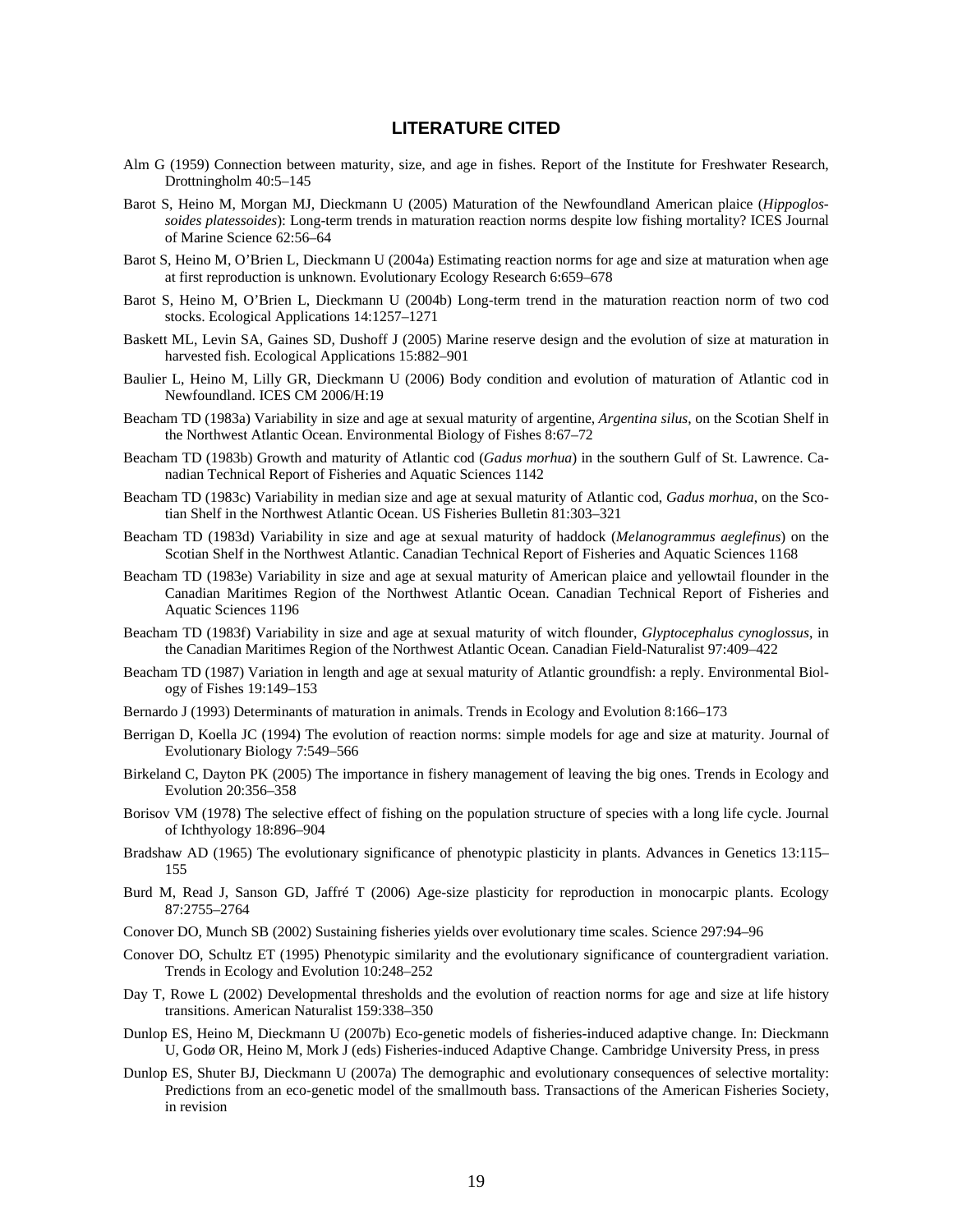- Dunlop ES, Shuter BJ, Ridgway MS (2005) Isolating the influence of growth rate on maturation patterns in the smallmouth bass (*Micropterus dolomieu*). Canadian Journal of Fisheries and Aquatic Sciences 62:844–853
- Edley MT, Law R (1988) Evolution of life histories and yields in experimental populations of *Daphnia magna*. Biological Journal of the Linnean Society 34:309–326
- Engelhard GH, Heino M (2004a) Maturity changes in Norwegian spring-spawning herring *Clupea harengus*: compensatory or evolutionary responses? Marine Ecology Progress Series 272:246–255
- Engelhard GH, Heino M (2004b) Maturity changes in Norwegian spring-spawning herring before, during, and after a major population collapse. Fisheries Research 66:299–310
- Ernande B, Dieckmann U, Heino M (2004) Adaptive changes in harvested populations: Plasticity and evolution of age and size at maturation. Proceedings of the Royal Society London Series B 271:415–423
- Fuller T (2003) The integrative biology of phenotypic plasticity. Biology and Philosophy 18:381–389
- Gårdmark A, Dieckmann U (2006) Disparate maturation adaptations to size-dependent mortality. Proceedings of the Royal Society London Series B 273:2185–2192
- Garrod, DJ (1967) Population dynamics of the Arcto-Norwegian cod. Journal of the Fisheries Research Board of Canada 24:145–190
- Gavrilets S, Hastings A (1994) A quantitative genetic model for selection on developmental noise. Evolution 48:1478– 1486
- Gavrilets S, Scheiner S (1993) The genetics of phenotypic plasticity. V. Evolution of reaction norm shape. Journal of Evolutionary Biology 6:31–48
- Godø OR (2000) Maturation dynamics of Arcto-Norwegian cod. International Institute for Applied Systems Analysis (IIASA), Laxenburg, Austria: Interim Report IR–00–024. Available online at http://www.iiasa.ac.at/Admin/PUB/Documents/IR–00–024.pdf
- Godø OR, Yaragina N, Heino M, Dieckmann U (2007) Effects of fishing on long-term changes in population characteristics of Northeast Arctic cod (*Gadus morhua L.*). In: Dieckmann U, Godø OR, Heino M, Mork J (eds) Fisheriesinduced Adaptive Change. Cambridge University Press, in press
- Gomulkiewicz R, Kirkpatrick M (1992) Quantitative genetics and the evolution of reaction norms. Evolution 46:390– 411
- Goto A (1993) Clinal life-history variation in the river-sculpin, *Cottus hangiongensis*: an example of phenotypic plasticity. Japanese Journal of Ichthyology 39:363–370
- Grift RE, Heino M, Rijnsdorp AD, Kraak SBM, Dieckmann U (2007) Three-dimensional maturation reaction norms for North Sea plaice. Marine Ecology Progress Series, in press
- Grift RE, Rijnsdorp AD, Barot S, Heino M, Dieckmann U (2003) Fisheries-induced trends in reaction norms for maturation in North Sea plaice. Marine Ecology Progress Series 257:247–257
- Handford P, Bell G, Reimchen T (1977) A gillnet fishery considered as an experiment in artificial selection. Journal of the Fisheries Research Board of Canada 34:954–961
- Hansen PM (1949) Studies on the biology of the cod in Greenland waters. Rapports et Procès-Verbaux des Réunions du Conseil Permanent International pour l'Exploration de la Mer 123
- Hartl DL, Clark AG (1997) Principles of Population Genetics. 3 ed. Sinauer Associates, Sunderland, Massachusetts
- Haugen TO (2000) Growth and survival effects on maturation pattern in populations of grayling with recent common ancestors. Oikos 90:107–118
- Haugen TO, Vøllestad L (2007) Case study on grayling. In: Dieckmann U, Godø OR, Heino M, Mork J (eds) Fisheriesinduced Adaptive Change. Cambridge University Press, in press
- Heino M (1998) Management of evolving fish stocks. Canadian Journal of Fisheries and Aquatic Sciences 55:1971– 1982
- Heino M, Dieckmann U & Godø OR (2002b) Estimating reaction norms for age and size at maturation with reconstructed immature size distributions: A new technique illustrated by application to Northeast Arctic cod. ICES Journal of Marine Science 59:562–575
- Heino M, Dieckmann U, Ernande B (2007) Reaction norm analysis of fisheries-induced adaptive change. In: Dieckmann U, Godø OR, Heino M, Mork J (eds) Fisheries-induced Adaptive Change. Cambridge University Press, in press
- Heino M, Dieckmann U, Godø OR (2002a) Measuring probabilistic reaction norms for age and size and maturation. Evolution 56:669–678
- Heino M, Dieckmann U, Godø OR (2002c) Reaction norm analysis of fisheries-induced adaptive change and the case of the Northeast Arctic cod. ICES CM 2002/Y: 14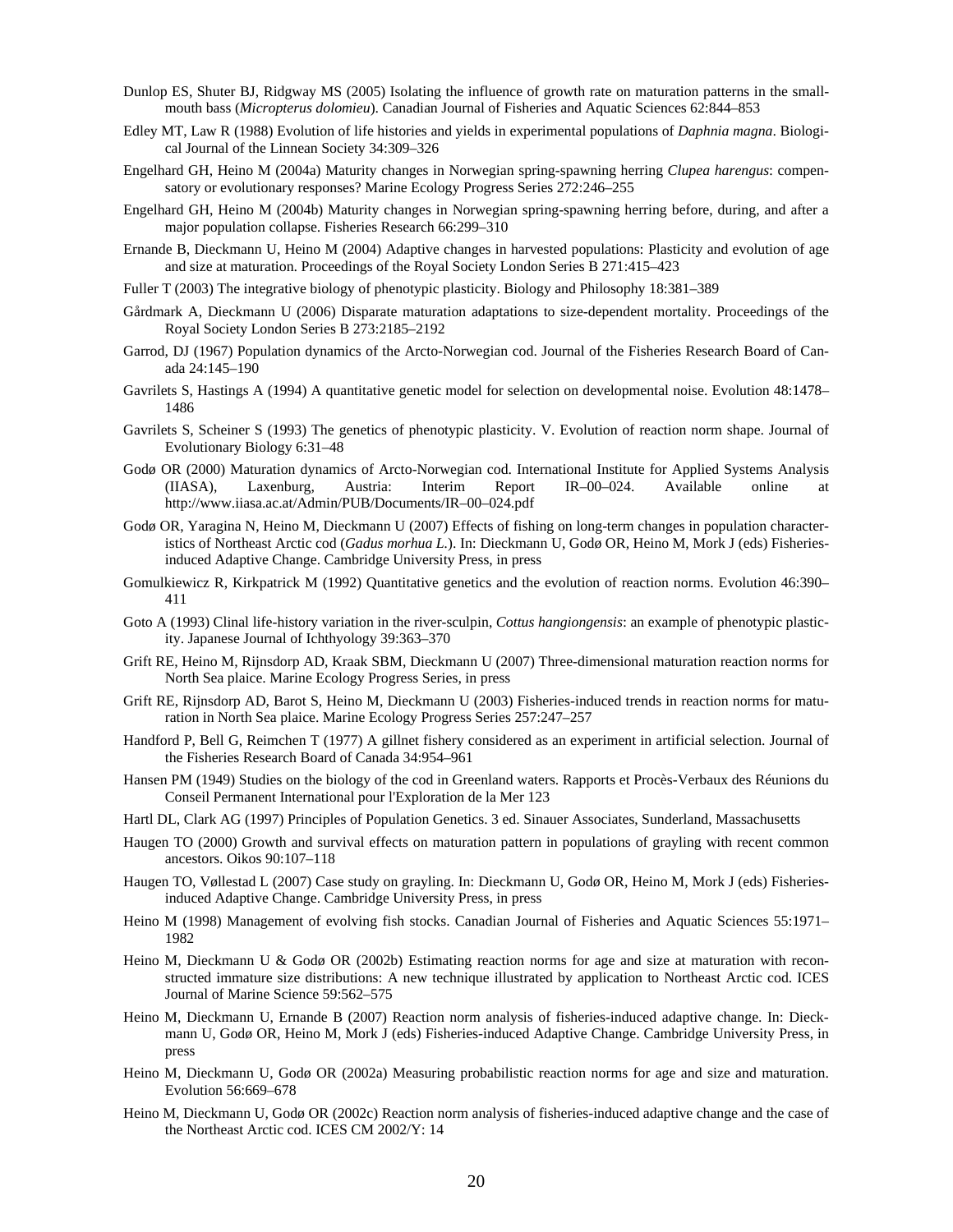- Huber M, Bengtson DA (1999) Effects of photoperiod and temperature on the regulation of the onset of maturation in the estuarine fish *Menidia beryllina* (Cope) (*Atherinidae*). Journal of Experimental Marine Biology and Ecology 240:285–302
- Hutchings JA (1993a) Adaptive life histories effected by age-specific survival and growth rate. Ecology 74:673–684
- Hylen A, Dragesund O (1973) Recruitment of young Arcto-Norwegian cod and haddock in relation to parent stock size. Rapports et Procès-Verbaux des Réunions du Conseil Permanent International pour l'Exploration de la Mer 164:57–68
- Hylen A, Rorvik CJ (1983) Estimating the maturity ogive for Northeast Arctic cod by a modified mesh assessment model. In: Reproduction and recruitment of Arctic cod. Proceedings of the Soviet-Norwegian symposium, 26–30 September 1983, p 153–186
- Johnson JB, Belk MC (1999) Effects of predation on life-history evolution in Utah chub (*Gila atraria*). Copeia 1999:948–957
- Jørgensen T (1990) Long-term changes in age at sexual maturity of Northeast Arctic cod (*Gadus morhua L.*). Journal du Conseil International pour l'Exploration de la Mer 46:235–248
- Koskinen MT, Haugen TO, Primmer CR (2002) Contemporary fisherian life-history evolution in small salmonid populations. Nature 419:826–830
- Kraak SBM (2007) Does the probabilistic maturation reaction norm approach disentangle phenotypic plasticity from genetic change? Marine Ecology Progress Series XXX: YYY–YYY
- Law R (1979) Optimal life histories under age-specific predation. American Naturalist 114:399–417
- Law R (1991) Fishing in evolutionary waters. New Scientist 1991:35–37
- Law R, Grey DR (1989) Evolution of yields from populations with age-specific cropping. Evolutionary Ecology 3:343– 359
- Marteinsdottir G, Begg GA (2002) Essential relationships incorporating the influence of age, size and condition on variables required for estimation of reproductive potential in Atlantic cod *Gadus morhua*. Marine Ecology Progress Series 235:235–256
- Maynard Smith J, Haigh J (1974) The hitch-hiking effect of a favourable gene. Genetical Research 23:23–35
- Metcalfe NA (1998) The interaction between behavior and physiology in determining life history patterns in Atlantic salmon (*Salmo salar*). Canadian Journal of Fisheries and Aquatic Sciences 55:93–103
- Miller RB (1957) Have the genetic patterns of fishes been altered by introductions or by selective fishing? Journal of the Fisheries Research Board of Canada 14:797–806
- Mollet FM, Kraak SBM, Rijnsdorp AD (2006) Fisheries-induced evolutionary changes in maturation reaction norms in North Sea sole (*Solea solea*). ICES CM 2006/H:14
- Morita K, Fukuwaka MA (2006) Does size matter most? The effect of growth history on probabilistic reaction norm for salmon maturation. Evolution 60:1516–1521
- Morita K, Morita SH (2002) Rule of age and size at maturity: individual variation in the maturation history of resident white-spotted charr. Journal of Fish Biology 61:1230–1238
- Nelson K, Soulé M (1987) Genetical conservation of exploited fishes. In: Ryman N, Utter F (eds) Population genetics and fishery management. Washington Sea Grant Program, Seattle, p345–368
- Neuman MJ, Able KW (2002) Quantification of Ontogenetic Transitions during the Early Life of a Flatfish, Windowpane (*Scophthalmus aquosus*) (*Pleuronectiformes Scophthalmidae*). Copeia 2002:597–609
- Olsen EM, Heino M, Lilly GR, Morgan MJ, Brattey J, Ernande B, Dieckmann U (2004) Maturation trends indicative of rapid evolution preceded the collapse of northern cod. Nature 428:932–935
- Olsen EM, Lilly GR, Heino M, Morgan MJ, Brattey J, Dieckmann U (2005) Assessing changes in age and size at maturation in collapsing populations of Atlantic cod (*Gadus morhua*). Canadian Journal of Fisheries and Aquatic Sciences 62:811–823
- Oosthuizen E, Daan, N (1974) Egg fecundity and maturity of North Sea cod, *Gadus morhua*. Netherlands Journal of Sea Research 8:378–397
- Perrin N, Rubin JF (1990) On dome-shaped norms of reaction for size-to-age at maturity in fishes. Functional Ecology 4:53–57
- Pigliucci M (2001) Phenotypic Plasticity: Beyond Nature and Nurture. Johns Hopkins University Press, Baltimore
- Pitt TK (1975) Changes in abundance and certain biological characteristics of Grand Bank American plaice, *Hippoglossoides platessoides*. Journal of the Fisheries Research Board of Canada 32:1383–1398
- Policansky D (1983) Size, age, and demography of metamorphosis and sexual maturation in fishes. American Zoologist 23:57–63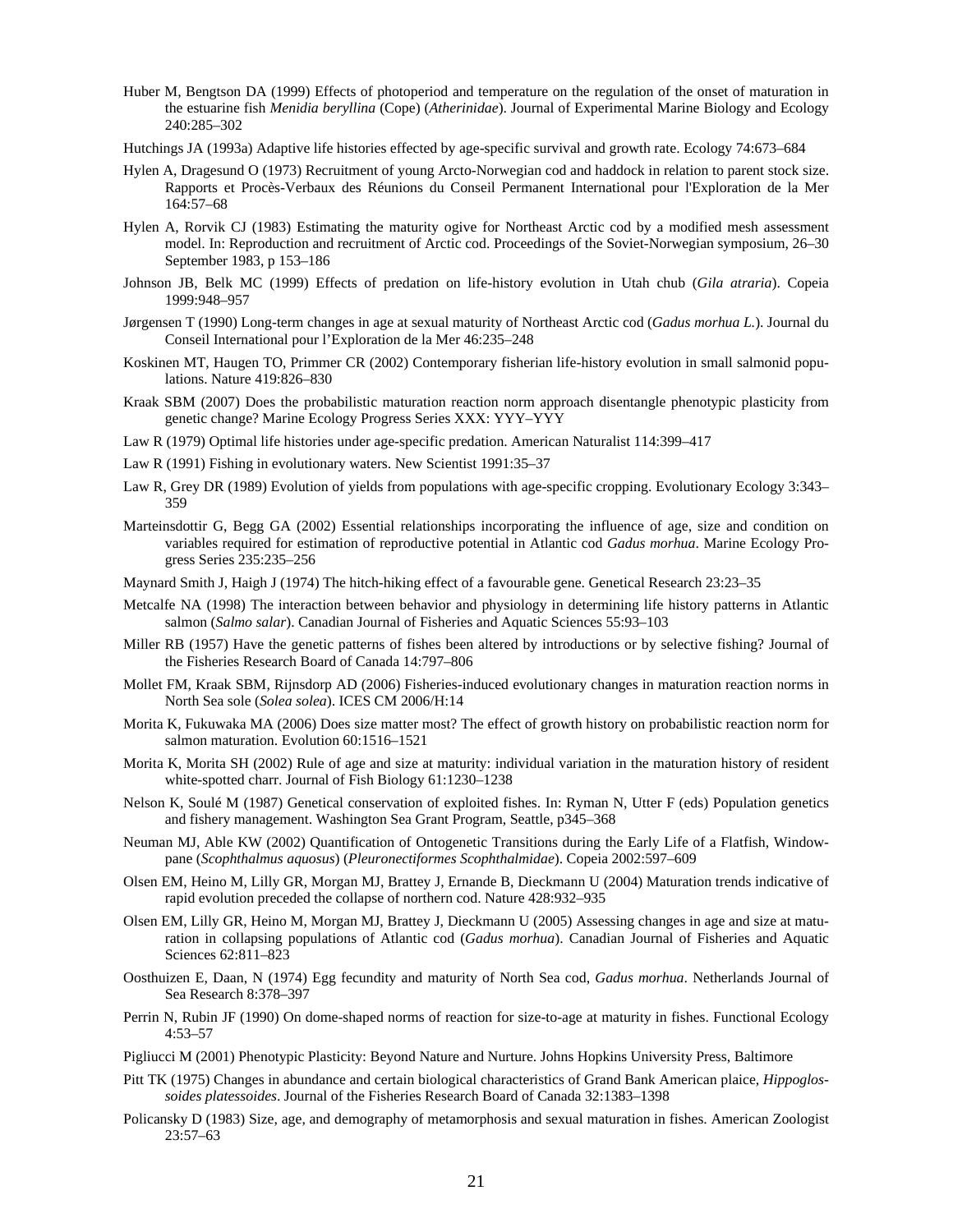- Polovina JJ (1989) Density dependence in spiny lobster, *Panulirus marginatus*, in the northwestern Hawaiian Islands. Canadian Journal of Aquatic and Fisheries Science 46:660–665
- Ponomarenko VP, Ponomarenko IYa, Yaragina NA (1980) Growth and maturation of the Lofoten-Barents Sea cod. ICES CM 1980/G:25
- Powles PM (1958) Studies on the reproduction and feeding of Atlantic cod (*Gadus callarias L.*) in the southwestern Gulf of St. Lawrence. Journal of the Fisheries Research Board of Canada 15:1383–1402
- Reznick DN (1982) The impact of predation on life history evolution in Trinidadian guppies: the genetic components of observed life history differences. Evolution 36:1236–1250
- Reznick DN (1990) Plasticity in age and size at maturity in male guppies (*Poecilia reticulata*): An experimental evaluation of alternative models of development. Journal of Evolutionary Biology 3:185–203
- Reznick DN (1993) Norms of reaction in fishes. In: Stokes TK, McGlade JM, Law R (eds) The exploitation of evolving resources. Springer-Verlag, p 72–90
- Reznick DN, Bryga H, Endler JA (1990) Experimentally induced life-history evolution in a natural population. Nature 346:357–359
- Reznick DN, Butler MJ, Rodd FH, Ross P (1996) Life history evolution in guppies (*Poecilia reticulata*). 6. Differential mortality as a mechanism for natural selection. Evolution 50:1651–1660
- Reznick DN, Endler JA (1982) The impact of predation on life history evolution in Trinidadian guppies (*Poecilia reticulata*). Evolution 36:160–177
- Reznick DN, Ghalambor CK (2005) Can commercial fishing cause evolution? Answers from guppies (Poecilia reticulata). Canadian Journal of Fisheries and Aquatic Sciences 62:791–801
- Reznick DN, Shaw FH, Rodd FH, Shaw RG (1997) Evaluation of the rate of evolution in natural populations of guppies (*Poecilia reticulata*). Science 275:1934–1937
- Ricker WE (1981) Changes in the average size and average age of Pacific salmon. Canadian Journal of Fisheries and Aquatic Science 38:1636–1656
- Rijnsdorp AD (1989) Maturation of male and female North Sea plaice (*Pleuronectes platessa L.*). Journal du Conseil International pour l'Exploration de la Mer 46:35–51
- Rijnsdorp AD (1993a) Fisheries as a large-scale experiment on life-history evolution: disentangling phenotypic and genetic effects in changes in maturation and reproduction of North Sea plaice, *Pleuronectes platessa L*. Oecologia 96:391–401
- Rijnsdorp AD (1993b) Selection differentials in male and female North Sea plaice and changes in maturation and fecundity. In: Stokes TK, McGlade JM, Law R (eds) The exploitation of evolving resources. Springer-Verlag, Berlin, p 19–36
- Roff DA (1984) The evolution of life history parameters in teleosts. Canadian Journal of Fisheries and Aquatic Sciences 41:989–1000
- Roff DA (1991) The evolution of life-history variation in fishes, with particular reference to flatfishes. Netherlands Journal of Sea Research 27:197–207
- Rollefsen G (1938) Changes in the mean age and growth-rate of the year-classes in the Arcto-Norwegian stock of cod. Rapports et Procès-Verbaux des Réunions du Conseil Permanent International pour l'Exploration de la Mer 158:58–64
- Rollefsen G (1953) Observations on the cod and cod fisheries of Lofoten. Rapports et Procès-Verbaux des Réunions du Conseil Permanent International pour l'Exploration de la Mer 136:40–47
- Rutter C (1903) Natural history of the quinnat salmon. A report on investigations in the Sacramento River, 1886–1901. Bulletin of the U.S. Fisheries Commission 22:65–141
- Sarkar S (1999) From the Reaktionsnorm to the adaptive norm: the norm of reaction, 1909–1960. Biology and Philosophy 14:235–252
- Sarkar S, Fuller T (2003) Generalized Reaction Norms for Ecological Developmental Biology. Evolution and Development 5:106–115
- Schaffer WM, Elson PF (1975) The adaptive significance of variations in life history among local populations of Atlantic salmon in North America. Ecology 56:577–590
- Schlichting CD (1986) The evolution of phenotypic plasticity in plants. Annual Review of Ecology and Systematics 17:667–693
- Schlichting CD, Pigliucci M (1998) Phenotypic Evolution: A Reaction Norm Perspective. Sinauer Associates, Sunderland, Massachusetts
- Schmalhausen II (1949) Factors of Evolution: The Theory of Stabilizing Selection. Blakiston, Philadelphia